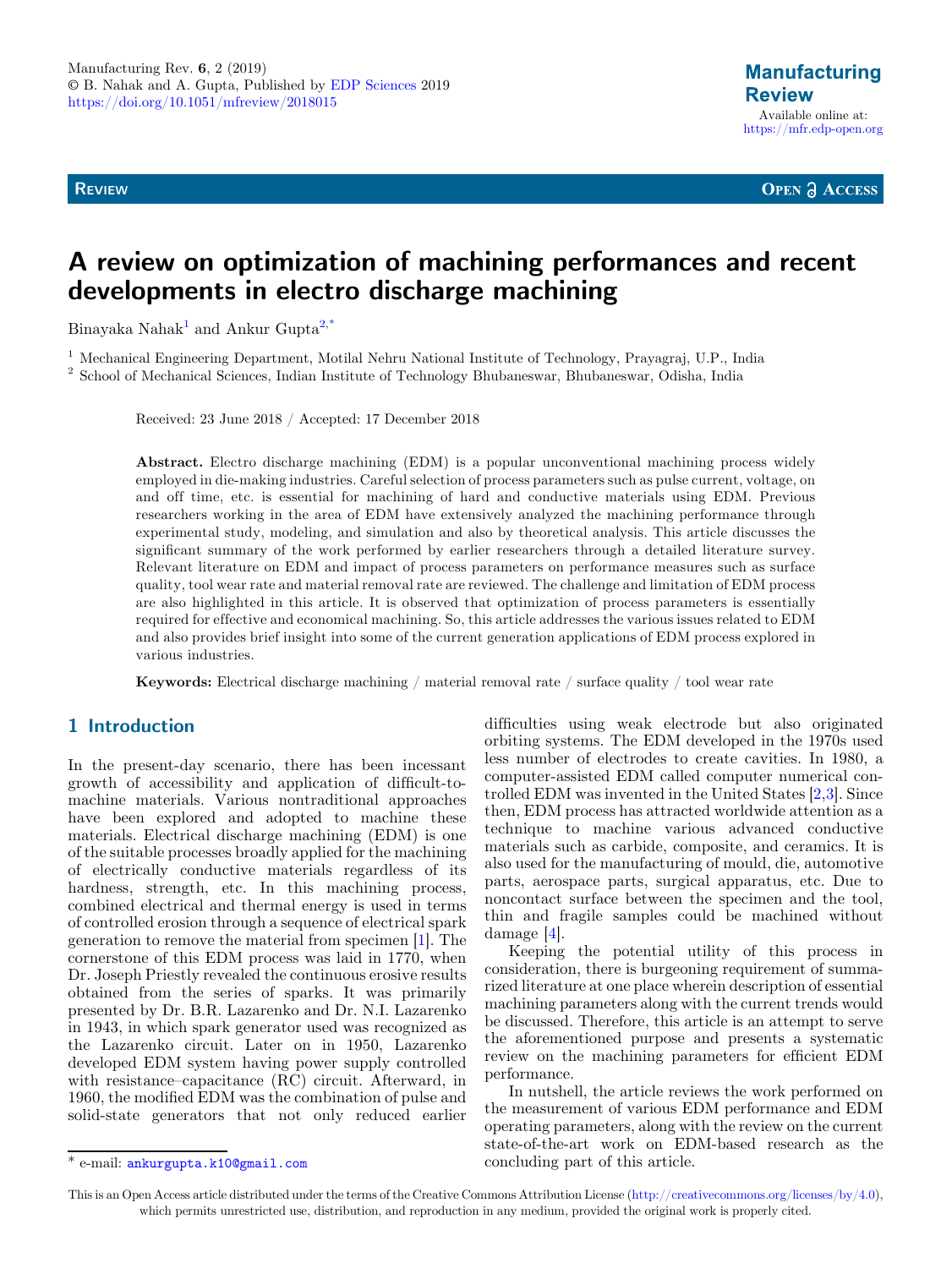# 2 Major areas of EDM research

This section describes the major areas related to EDMbased work. The first section provides the study related to the mechanism of EDM machining performance measures such as material removal rate (MRR), tool wear rate (TWR), and surface quality (SQ). The second section reports the experimental improvement of process parameters which are essential to optimize the performance measures. The third part includes the research regarding the modeling and optimization of both process parameter and performance measurement.

#### 2.1 EDM performance measures

Several research works have been discussed which provide optimization of EDM performance measures such as high MRR, low TWR, and suitable SQ. This section studies each of the performance measures and the methods for their improvement.

#### 2.1.1 Material removal rate

#### 2.1.1.1 Material removal mechanism

The EDM process removes material by thermal energy. The temperature at the spark zone is actually high enough to vaporize the material. Thermal energy is provided by electricity flowing between the tool and workpiece in the form of a spark. Amperes are used to denote the amount of electricity used in the machining process. Increasing the amperes also increases the amount of material removed [5]. Material removal of the specimen is calculated from percentage of mass loss per machining time. This observation along with measurement determines the MRR at every recommended time throughout the EDM experiments. With EDM parameters in correlation with machinability factors, namely, MRR and EW, it was found that the lower current is meant for small electrode, whereas larger current is required for big electrode. The percentage of mass loss increases with increase in machining time because of loss of heat energy generated to air and dielectric fluid, fragments development along with expulsion, and carbon deposition in addition to vibration of electrode [6]. An experimental progress of machining effect of single silicon crystal can be achieved using ohmic contact which leads to decrease in the contact resistance between single silicon crystal and metal electric feeder. During machining of p-type silicon, discharge occurs only when p-type silicon is arranged at positive polarity. On the other hand, in the machining of n-type silicon, machining rate is larger at negative polarity of n-type silicon [7].While EDM is performed with different tool shape, it was observed that longer pulse on-time is nonlinearly related with material removal rate which in turn causes more chopping on the gap time duration, making it short. It was also investigated that material removal rate linearly improves with pulse offtime as correct flushing of debris but TWR decreases linearly due to increase tool area. Among the various tool shapes, circular tool is preferred due to its high MRR and low tool wear (TW) [8]. During machining, positive

polarity shows more MRR than negative polarity due to heavy and larger positive ions. Its bombardment effect in the discharge channel accelerated with long pulse duration [9]. The electromagnetic force linearly increases with MRR due to ejection of debris from inter-electrode gap and the migration of negative charge and electrons forms plasma channel. But after certain point MRR decreases because more machined debris accumulated in the gap leads to abnormal discharge and open circuiting. It was also revealed that nonlinear nature of SR resulted in normal discharge and no remelting and clogging of debris formation on EDMed surface gave the appearance of good surface finish [10]. In EDM machining, the gap width is selected with various process parameters, namely, pulse on-time, duty cycle, current, ignition voltage effects on flushing, measurable stock removal, and wear rate. It was reported that the beginning of discharge due to evaporation of tiny particle bridges (metallic, organic, or gaseous) occurred with increase in current. In addition, it was also found that foreign particle-infected liquid shows the change in the conductivity. Therefore, an optimized discharge condition can be suitable for effective and stable machining process [11].

#### 2.1.1.2 Methods of improving material removal rate

Various arrangements have been explored for improving material removal rate. The effect of ultrasonic-assisted EDM offers significant advantage compared with conventional EDM in the form of MRR, SR, relative electrode wear (REW), and machined hole on several materials, namely, magnesium alloy using titanium carbide particle in dielectric fluid, etc. It is experimentally found that ultrasonic-assisted EDM has more MRR, SR, and REW with rise in the peak current. Surface modification as well as wear resistance in combined EDM is comparatively more than in conventional EDM because of titanium carbide particle [12]. The ultrasonic vibrated tool assisted with electrode discharge machining had more MRR than conventional EDM considering the dependency of small pulse duration and low discharge current, better flushing, easy ionization, high rate of pressure drop, and cavitations [13]. During electro-discharge abrasive drilling (EDAD) of tungsten carbide P20 and mold steel HPM 50 using metal matrix composite rotary electrode, it was reported that the MRR and front gap maintain linear relation with current. The machining of composites using uncoated SiCp electrode results in lower tensile strength than that of machining of composites with electroless copper-plated SiCp electrode. While comparing the MRR obtained during the EDAD of mold steel HPM 50 using rotating composite electrodes and pure electrode, it was found that rotating composite electrode shows lower MRR but pure electrode is capable to produce more MRR. Overall, the EDAD showed better MRR and SR than EDM [14]. Comparative performance of multispark EDM and conventional EDM were also investigated while considering MRR,TWR, SR along with energy consumption. A multispark EDM offers more desirable result in terms of more MRR, low TWR, and efficient energy with negligible SR than the conventional EDM [15]. The proper addition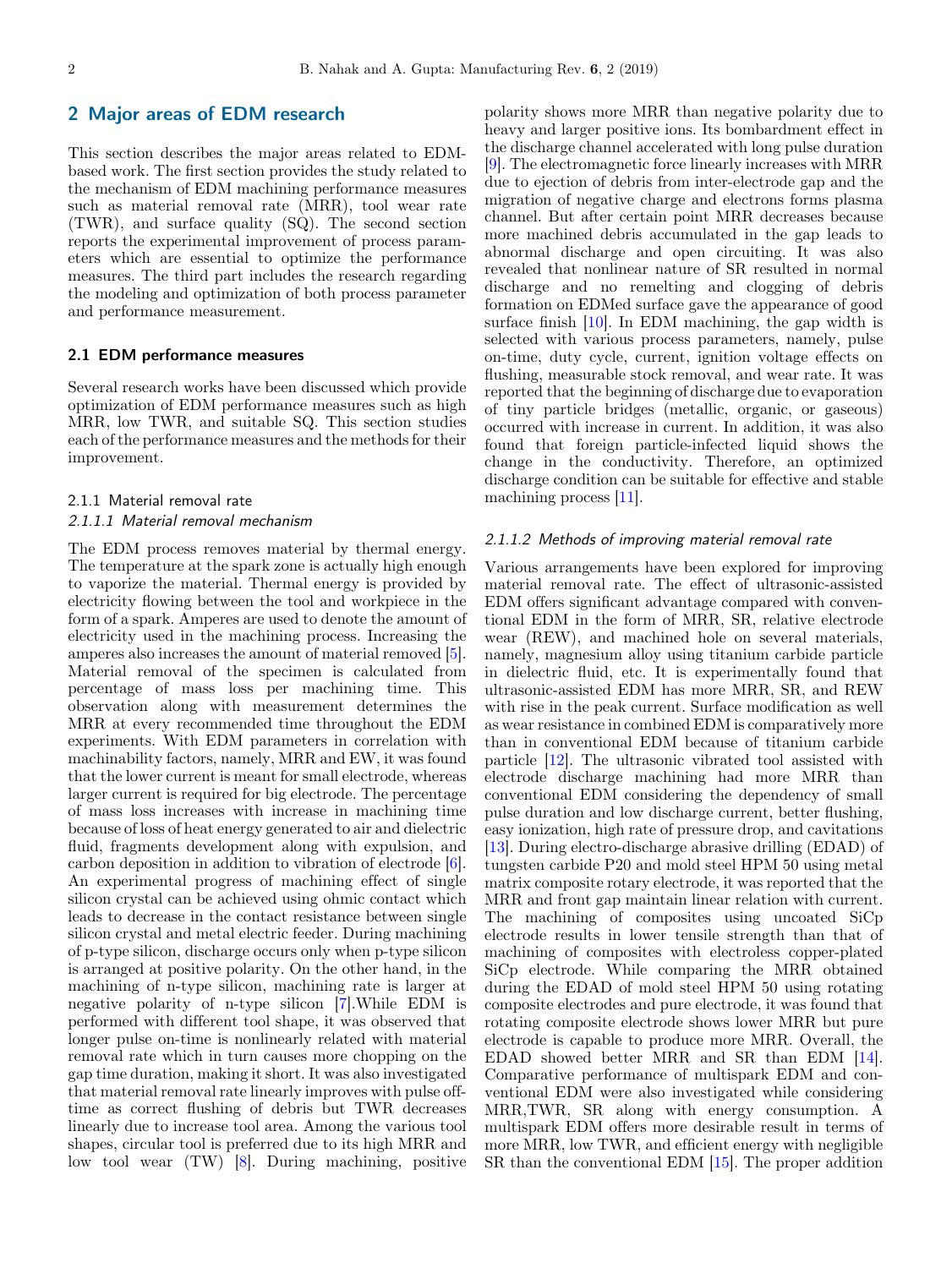of powder particle with dielectric fluid improves MRR and decreases TWR during machining of powder metallurgy-EDM (P-EDM) which happens due to less thermal conductivity and largest spark gap of powder particle. The spark gap increases with increase in the appropriate amount of powder particle. It was noted that copper powder does not have such significant MRR because of its high density [16].

An attempt is made to improve the MRR and SR using low-frequency vibration-aided EDM upon stainless steel. The lower amplitude and vibration of the sample provide more stable and better flushing effect which induces more MRR, whereas low-frequency vibration results in better SR and low TW [17]. While performing the EDM of austenite ductile iron (ADI) material with saw-shaped electrode, the use of semi-empirical expression and pitch electrode confirmed the more MRR and poor SR [18]. A nonlinear relationship had been discussed among MRR, EWR with powder concentration, pulse current, and pulse on-time [19]. While comparing the process parameters of machined ceramic composite materials, the disadvantage of siliconand aluminum-based ceramic composite over  $ZrO_2-TiN$ machined surface in terms of crack formation was observed. Silicon- and aluminum-based ceramic composite showed crack on surface after machining due to spalling effect, whereas  $ZrO<sub>2</sub>$ -TiN machined surface does not show spalling effect due to higher fracture toughness [20]. A strategic EDM had been manufactured to produce the ceramic components using composites. In addition, it is authenticated with the fabrication of a high-temperature mesoscopic gas turbine. It was observed that decrease in discharge input causes linearly decrease in the pulse shape, MRR, SR, and sparking gap size, but improves EW. Furthermore, the chemical reaction in EDM causes higher machining speed and lower TW [21]. In EDM machining, the material removal and thermal shock damage of machined surface of specimen had been investigated using water as dielectric. From this experiment, improvement of MRR was observed that resulted from the rise in the discharge current and working voltage. But it decreases with increase in pulse duration. The thermal shock induces cracks and loose grains in surface cause damage and reduce the strength of product. It was also noted that ceramic sample showed good damage tolerance capacity and higher Weibull modulus over brittle ceramic [22]. While comparing  $\text{ZrB}_2$ -40 wt.%. Cu composite electrode with Cu electrode, it was found that  $\text{ZrB}_2$ -40 wt.% Cu electrode offers additional desirable MRR and low tool removal rate (TRR), but diametrical overcut along with average SR is very negligible. The MRR and TRR increases due to combined properties of wear resistance, electrical and thermal conductivity of  $40 \text{ wt.}$ % Cu [23]. In P-EDM, copper electrode with aluminum powder suspended in the dielectric showed more MRR, whereas graphite powder showed low MRR but improved surface finish. The high carbon high chromium sample revealed best machining and surface finish in remarkable combination of copper electrode and graphite powder [24]. In a recent study, the machining of three samples, namely, aluminum, mild steel, and tool steel, were discussed. Aluminum showed more relative emission rate with low peak current because

of its low melting point and high heat conductivity. The mild steel and tool steel showed small improvement of relative emission rate with peak current increasing with vaporization of melted sample. It was also noticed that aerosol emission is inversely proportional to die electric level above due to more melted vapor. It was pointed out that increase in dielectric level decreases MRR [25]. From the machining of tool steel, it was highlighted that the current in the gap increases which results in the increase of MRR, whereas SR decreases with increase of pulse on-time. In addition, overcut shows nonlinear with increase of spark gap [26].

Relative study has also been performed between rotational EDM and conventional EDM, which shows that the MRR is directly proportional to pulse current due to more spark energy. The nonlinear nature behavior between pulse on-time and MRR due to low-energy transfer to specimen was also observed. In addition, MRR of rotational EDM decreases than in traditional EDM due to breakdown resistance of dielectric. The rotational spark provides better surface finish in comparison with traditional spark because of small void formation on specimen surface. The rotational tool showed low TWR in comparison with traditional tool [27]. During the comparative study of various EDM, it was noticed that ultrasonic-assisted cryogenically cooled EDM (UACEDM) provides lower EW and SR and more MRR in comparison with conventional EDM. It was observed MRR is directly proportional to pulse on-time and duty cycle because of resolidification of some melt material at low discharge energy applied on sample. Conventional EDM provides high EWR, MRR, and SR with increase in discharge current compared with other two EDM due to formation of recast layer [28].

An integrated methodology taking into account the Taguchi L9 orthogonal array and Grey relational had been used to optimize machining parameters for machining of special stainless steel. During machining, single discharge energy becomes large causing increase in MRR and SR [29]. The higher MRR could be obtained with selection of larger current intensities and duty cycle, whereas lower SR could be obtained by setting short pulse duration and high discharge current which forms small crater [30]. A developed modular piezo-unit for inducing longitudinal vibration on tool is used for improving flushing condition and process stability and reducing total process time for producing seal slot on specimen during EDM. Moreover, MRR is improved by 11% and relative tool electrode wear by 21%. In addition, the high vibration frequency and low amplitudes could improve machining efficiency [31].

The EDM-based machining of two gamma titanium aluminides 45XD and GE 48-2-2 revealed that average discharge current has better effect on MRR than opencircuit voltage [32]. The remarkable combination of visual and electrical information of the gap phenomena in quasireal steady-state erosion condition was measured by sinking EDM. At constant pause duration and at the actual erosion state, most of the microcavity was filled with gas bubble(s) that leads to the metallic phase discharge. The lateral spark of EDM and negligible impulsion on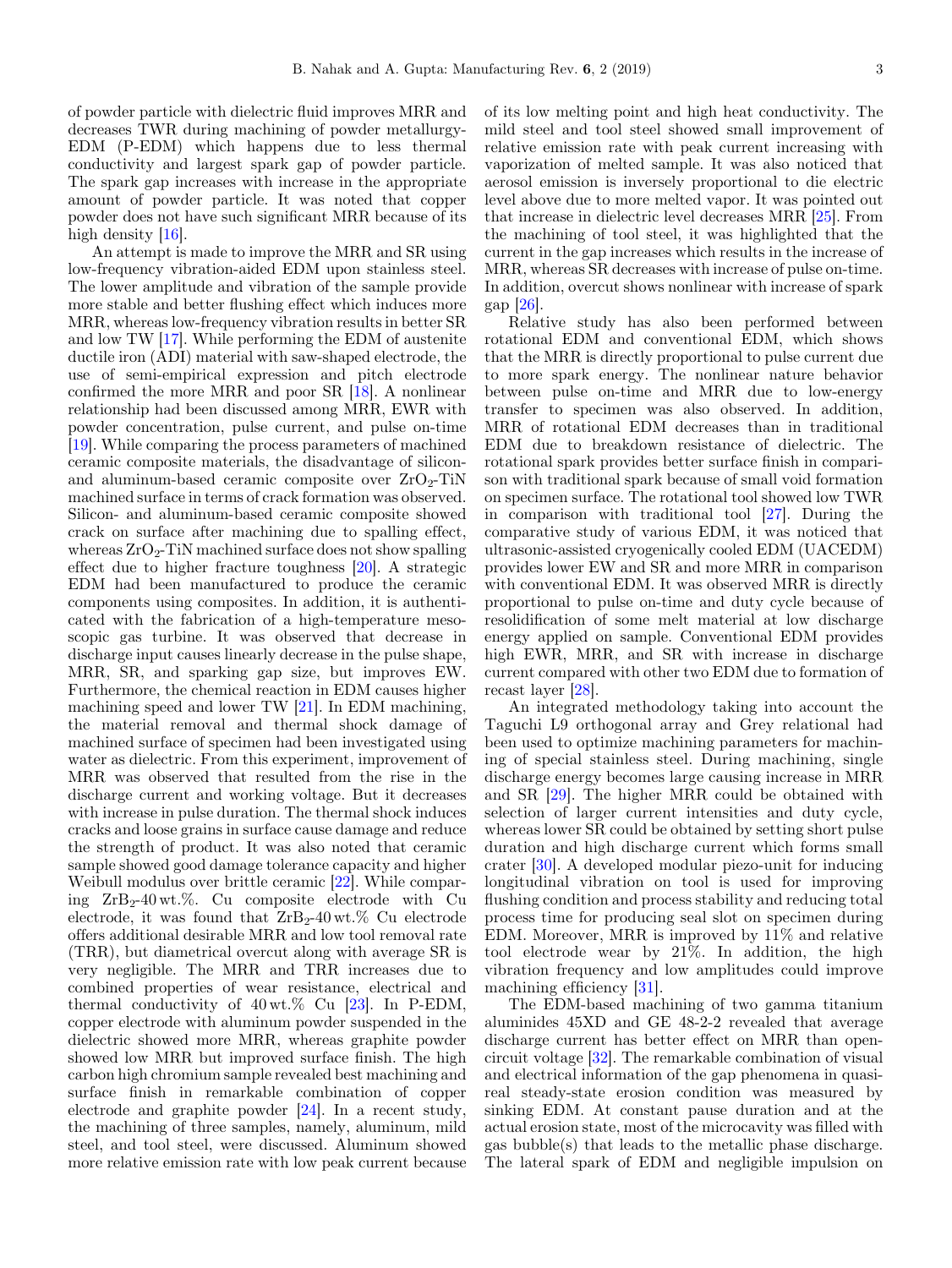spark location makes it suitable for low MRR [33]. An optimized TW of different graphite electrodes in EDM can be established by considering intelligent process control. The measurement of TW of graphite was difficult because of its porous nature and more weight. The MRR is directly proportional to spark energy, whereas it is inversely proportional to pulse duration due to less effect of plasma channel expansion [34]. The MRR increases with increasing discharge current as well as pulse on-time to certain point due to more spark energy that leads to more vaporization and melting of metal of EDMed surface. The MRR increases with increase of pulse off-time and decrease of voltage because the narrow plasma channel results in less energy transfer to machined surface. Extreme increase of discharge current due to formation of larger crater on the machined surface offers more SR [35]. During EDM of steel, MRR showed linear relationship with both peak current and pulse on-time:

$$
MRR(mm^3/min) = \frac{W_i - W_f}{7.8 \times t} \times 100,
$$
 (1)

where  $W_i$  and  $W_f$  are the weight of specimen before and after the machining, t represents the machining time, and density of steel is  $7.8 \text{ g/cm}^3$ .

It was also reported that increase of pulse off-time does not show much effect on both MRR and SR [36]. Use of P-EDM for die steel showed that MRR increases due to increase in pulse current but decreases with increase of pulse on-time due to expansion of plasma channel. The EWR increases with increasing peak current for positive polarity and it decreases with increasing peak current for negative polarity. The EWR decreases with increase in pulse on time for positive polarity but it improves with increase in pulse on-time for negative polarity [37].

Nowadays, EDM is used in mould and die industries for manufacturing of electrical, automobile, and household products using kerosene as dielectric. The use of kerosene is more harmful and waste as compared to distilled water and dry EDM [38]. The MRR with lower value of no-load voltage along with peak current improves machined surface. The MRR and EWR are linearly increased with peak current. The modified layer thickness increased with the elapsed working time and pulse duration and decreased with no-load voltage increase due to transfer of more electrical discharge energy to machining surface. The highcorrosion-resistance EDMed surface could be achieved with copper–tungsten electrode due to the exceptional presence of tungsten particle in comparison to copper electrode [39]. The effect of ohmic contact between p- and n-type silicon wafers shows that machining rate increases by changing rectifying contact to ohmic contact, which in turn improves EDM efficiency [40]. An operation for EDM in terms of machining time had been calculated and validated along with industrial application. The time estimation was reliant on reference values for material removal or machining time which resulted from machine calibration procedure [41]. A comparative study was made on nanopowder mixed EDM(NPMEDM) and conventional EDM with silver-coated copper electrode in machining of Inconel 800. It was observed that the NPMEDM decreased

the TWR, SR, and MRR than the conventional EDM using aluminum, silicon, and multiwall carbon nanotube powder in NPMEDM, respectively [42].

# 2.1.2 Tool wear rate

# 2.1.2.1 Tool wear rate mechanism

The tool wear process is similar in nature to material removal method as both specimen and tool are used as electrodes in EDM. Electrode or tool wear is obtained from bombardment of either electron or positive ion. At positive electrode, the EW is produced due to bombardment of electrons. At negative electrode, the EW is produced due to bombardment of positive ions. As negative or positive ions collide into the electrode surface, heat is generated. The heat vaporizes the electrode material and a small amount of electrode material is removed with each spark. This removal of material is known as electrode wear [5]. During the machining of metal matrix composite, the extreme thermal loading and high discharge current of EDM resulted in high MRR. The shielding effect and more quantity of titanium carbide particle in dielectric fluid showed decrease in MRR.

The tool wear rate is

$$
\text{TWR} \left( \text{mm}^3 / \text{min} \right) = \frac{W_{\text{tb}} - W_{\text{ta}}}{t}, \tag{2}
$$

where  $W_{\text{th}}$  and  $W_{\text{ta}}$  represent for weights of tool previous to and later than the machining, t is the machining time. A percentage variation of titanium carbide particle in sample was found to be inversely proportional to EWR due to higher electrical resistance and it was directly proportional to the recast layer thickness [43]. A black layer formed on electrode surface was composition of migrated material from workpiece and dielectric fluid. In addition, black layer composition changes thermal conductivity of surface of copper–tungsten electrode resulting in increase of EWR [44]. The black layer in EDM is composed of carbon and iron. It was found that equivalent carbon is smaller in beginning and gradually increase in amount. This black layer reduces EW [45]. The vapor density of tool measurement in the arc plasma is performed using single pulse discharge under various thickness of carbon layer deposited on the tool surface. The positive polarity of copper electrode and lower amount of carbon deposited under short pulse duration resulted in high tool EWR [46].

#### 2.1.2.2 Method of improving tool wear rate

The dry EDM of specimen revealed drastic reduction in tool EWR along with extremely high MRR at negative polarity of the tool compared with positive polarity of tool electrode. In dry EDM, the material per pulse discharge increases due to molten workpiece at discharge area separated with no reattachment to electrode surface. The TW in air EDM is zero and independent of pulse duration [47]. The better EW in machining was obtained with supply of low current. A cylindrical copper electrode in machining was preferred as it did not require redressing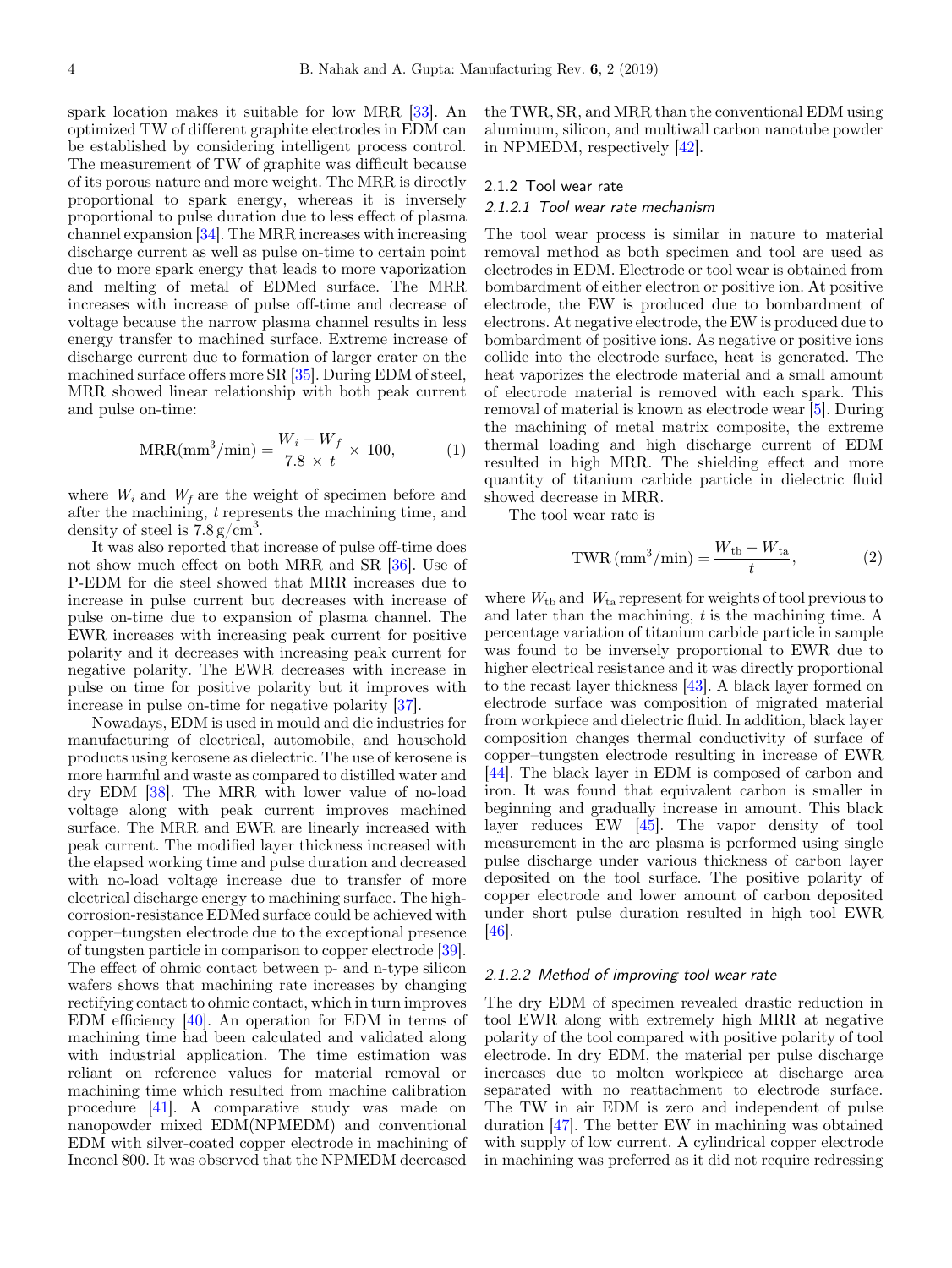[48]. An integrated pulse generator consisting of arc pulse and auxiliary circuit was used to predict machining efficiency while shutting off the dangerous pulse and applying sweep pulse. It was observed that shutting off harmful pulses increases the machining performance and decreases the TW rate. The use of sweep pulses also improves machining efficiency and increases the tool wear rate than shutting off harmful pulses [49]. The performance of multihole electrode such as copper chromium and aluminum were used in EDM machining of steel. The depth of cut increases due to increased current using aluminum electrode, whereas it remains constant with the use of copper chromium electrode. The hardness of machined specimen was more for aluminum as compared to copper chromium electrode. The copper chromium electrode generates less EW and good MRR as compared to aluminum electrode [50].

When performance of copper and graphite electrode was compared, it was noted that copper electrode offers more desirable results in terms of less EW than brass electrode due to its high thermal conductivity and melting point. The highest wear ratio was observed using brass electrode due to its low thermal conductivity and low melting point. In an overall performance, it was also reported that wear ratio and MRR increase with increasing current and gap voltage [51]. A comparative study of 316L and 17-4 PH stainless steel using copper electrode showed that MRR and surface finish of 316 L stainless steel were better because of more spark energy and impulsive force in interelectrode gap. It was also reported that EW of copper electrode is directly proportional to pulse current because of its low melting point, whereas EW of copper tungsten electrode is low because of its high resistance to spark. The copper tungsten electrode offers more desirable surface finish over graphite electrode [52].

Sometimes MRR is not only increased with increase of current but also with pulse on-time compared to increase in pulse off-time. The TWR increases with increase in the pulse off-time and current, but it decreases with increase in pulse on-time. The SR increases with increase in current and pulse on-time, but it decreases with increase in pulse off-time [53]. On the contrary, in a recent study, the MRR is directly proportional to increase in peak current, spark energy, and pulse on-time that lead to transfer more energy to electrode. An improvement of peak current with spark energy increases TWR [54]. During machining, workpiece removal rate (WRR) and TWR were increased with the increasing discharge current. TWR is inversely proportional to pulse time settings, but WRR is directly proportional to pulse time setting. The related wear is reduced with increasing pulse time, but slightly increases in related wear with increasing current [55]. From the comparative study of machining characteristic using different shapes of current impulse, it was noted that the use of rectangular current impulse always results the most MRR and RWR due to maximum starting current and shortest current increasing time. The trapezoidal current impulse with small initial current can decrease RWR but MRR is low due to small energy density. Non-trapezoidal pulse form is preferred for machining of high-melting-point material like tungsten carbide [56].

#### 2.1.3 Surface quality

## 2.1.3.1 Surface quality analysis

The surface morphology is associated with various surface characteristics such as microhardness profile, surface roughness, residual stress geometric, crack density, white layer, crack density, etc. The surface morphology of a machined surface is becoming progressively more important to fulfilling the rising anxiety of complicated component performance, durability, and reliability. It plays an important role in industry and manufacturing sector in the inspection of product geometry, roughness, and dimensional accuracy. The surface integrity element measurement is a time-consuming process with the use of precious apparatus such as microhardness tester, XRD, SEM, and surface roughness tester. Surface roughness is a significant factor used to assess EDMed surface quality. In order to determine the effect of EDM parameters to account for SR in specimen, the surface profile on the machined samples were calculated using various equipment, namely, surface roughness tester, atomic force microscopy (AFM), 3D profiler, etc.

The average surface roughness  $(R_a)$  of the workpiece was measured from the AFM surface topographic data according to the following equation:

$$
R_a = \frac{1}{MN} \sum_{i=1}^{M} \sum_{i=1}^{N} \left| Z(x_i, y_j) \right|.
$$
 (3)

Regression analysis was used to show the relation between various process parameters:

$$
R_a = 21.0 \left(I_p\right)^{0.33} \left(\tau_{\text{on}}\right)^{1.37},\tag{4}
$$

where  $I_{P \text{ and } \tau_{\text{on}}}$  denote pulse current and pulse-on duration [57], respectively.

It was also noticed that MRR and gap distance increases with increase in the discharge energy because of improvement of discharge power. The discharge energy is formulated as the following:

EDM is discharge energy : 
$$
E_e = U_e I_e t_i
$$
 (5)

where  $U_e$  is the discharge voltage,  $I_e$  is the discharge current, and  $t_i$  is the pulse duration.

The rise in both discharge power and discharge duration leads to increase in SR. The more value of discharge energy increases recast layer thickness [58]. During EDM machining of steel, it was found that SR enhances with increase in the discharge duration as emission of high discharge energy and enlargement of the discharge channel [59]. During machining, the machined surface of specimen reveals coarse and spongy surface along with melting drops and craters that collapse the plasma columns. Simultaneously, crater's depth is increased as volume of the material removal increases due to more heat flow to specimen in machining. The combined form of recast sublayers as well as melted sublayers with dendritic structure form white layer thickness measured (WLT) in micrometers [60]. The crack density and depth of crack in the recast layer increase with increase in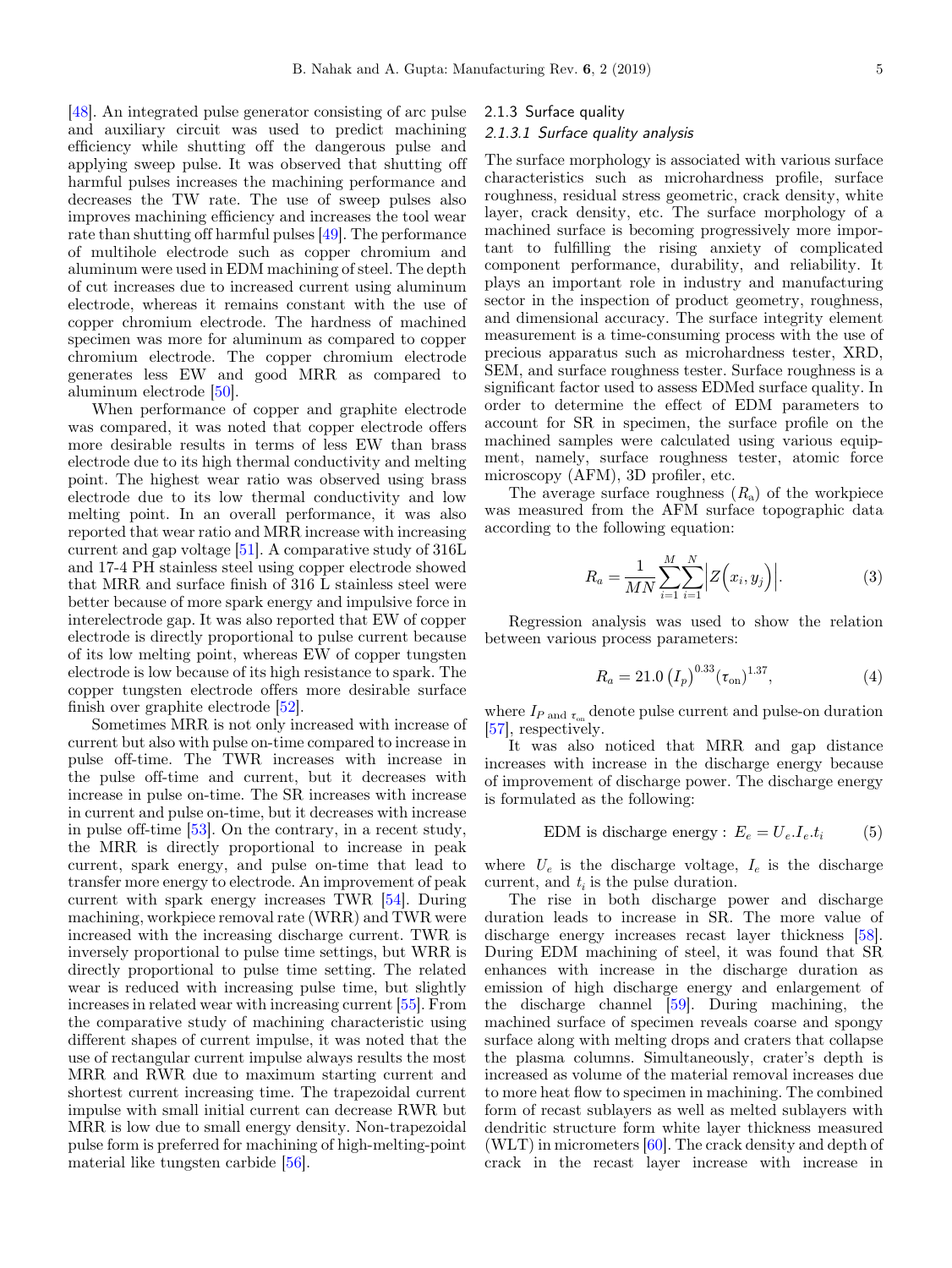machining pulse energy [61]. During machining, the new configuration of pulse generator shows different shapes of pulse current such as sinusoidal or triangular shape. This new generator was applied for both positive and negative polarity and it established the improvement of machining efficiency. In bipolar mode, SR slightly increases and wear decreases as compared to unipolar mode due to redeposition of materials on electrode surface [62]. In machining of both MDN 250 and MDN 300 steel with positive polarity, lesser amount of material was liberated from the electrode due to less exposure of the electrode than specimen. The negative tool polarity confirmed more SR than the positive tool polarity because of the presence of heavy mass and energy-assisted positive ions in the discharge channel. Hence, the Si–C chemical bond could be simply fractured with positive ions that leads to stable electrical discharge [63]. The hole-drilling-induced stress was more sensitive to pulse current and pulse duration. The relative stability coefficient of the discharge duty duration reduces the enlargement of recast layer thickness and hole-drillinginduced stress. But this value remained larger than 0.99. Consequently, the hole-drilling-induced stress decreases because of improved pulse-off duration to particular limit; thereafter it is not affected with pulse-off duration [64]. The effect of deposition of carbon particle on the white layer of machined surface comes from both dielectric fluid and electrode in EDM. The carbon from electrode was more efficient for creation of austenite phase in white layer using deionized water as dielectric fluid. The surface residual stress on EDMed surface improves with increase in the nonhomogeneities in white layer [65]. It was also observed that high stress concentration on the white layer was due to presence of high Cr content [66].

The MRR is directly proportional to current, but it is inversely proportional to pulse duration due to reduction of spark efficiency that results in deposition of carbon obtained from breakdown of dielectric. The recast layer thickness is directly proportional to spark energy. But pulse on-time variation had better effect on recast layer thickness than current [67]. When morphology and elemental distribution on the cross section of the modified specimen is analyzed, the defects on the machined surface due to thermal stress are observed. It was also noted that Si layer deposition on the alloyed layer increase with increase in discharge resulting in increase of thickness of alloyed layer [68]. An average white layer thickness (AWLT) had better effect on spatial parameter  $(S_{ds})$ , whereas current had more influence on crater dimension than pulse on-time. An empirical nonlinear regression analysis of these data yielded AWLT:

$$
AWLT = 148.5(I)^{0.4} \cdot (t)^{0.25}.
$$
 (6)

AWLT is the average white layer thickness  $(\mu m)$ , I is the pulse current (A), and t is the pulse on-time  $(\mu s)$ . The thickness of the white layer relies on a single spark which is uniform in nature [69].

An actual spark off-time is linearly increased with effective erosion area as its duration is more than pulse offtime. Small erosion area affects the range of the discharge channel, erosion area, and the pulse frequency. For this

reason, small erosion area machining requiring pulse offtime can be noticed in equation (7):

$$
T_{\text{off}} = \frac{L \cdot A_e \cdot t_p}{C \cdot \pi \cdot r^2 \cdot e} \cdot (1 + \Phi_{\text{OL}}),\tag{7}
$$

where  $\Phi_{OL}$  is the percentage of open-circuit or no-load pulses. L denotes the overlap coefficient with closer value to unity; C indicates multiple-channel discharges effect, and  $t_p$  is the pulse period. The actual off-time maintains nonlinear relation with normal surface removal rate. A large surface of the specimen allows a high discharge current because of long actual off-time [70].

#### 2.1.3.2 Method of improving surface quality

The multistage planetary EDM was preferred due to its low machining time and electrode cost in finishing operation. In this EDM, suitable surface finish could be achieved with modifying working time and machining time. It also estimated thermally induced deformations in both electrodes with experimentation to measure temperature [71]. Temperature in the specimen spark cavity decreases as the distance from the spark cavity surface increases. Long spark-on time with high peak-ampere machining normally requires finish-machining operations to improve the spark cavity surface metallurgy. When very high spark energy machining operations are performed, up to 0.76 mm of the rough surface may need to be removed by finish machining in order to provide an acceptable surface metallurgy [5]. The relationship is established between SR value obtained from EDM experiments of cold work tool steel using the genetic expression programming method and mathematical model. It was concluded that the powder material used in machining process generate smaller SR whereas similar SR was obtained using tungsten and graphite electrode. The genetic expression programme revealed close roughness value nearly equal to actual roughness value [72]. Similarly, the higher values of pulse current and pulse time increase SR. The low current, pulse time, and high pause time provide good surface finish. It was also found that sample surface finish decreases because of wear rate on electrode. On the contrary, SR of machined specimen increases when surface quality of electrode decreases due to pulse current density [73]. During machining of both  $B_4C$ and WC-Co surface, it was observed that SR was inversely proportional to voltage, whereas EW was directly proportional to pulse duration. The higher value of material removal rate was associated with increase in both intensity and pulse duration [74].

The EDM used silicon powder and good flushing flow rate improves surface morphology. For a particular condition, the best surface topography was achieved while a powder concentration is in the range of  $2-3 g/L$ . It was also observed that better effect of silicon powder showed decrease in crater dimension, recast layer thickness, and SR. Furthermore, the controlled dielectric flow rate minimized the SR to achieve an improved surface morphology [75]. The use of liquid nitrogen in EDM of titanium alloy showed the decrease of EW and SR of titanium alloy. It was also observed that the liquid nitrogen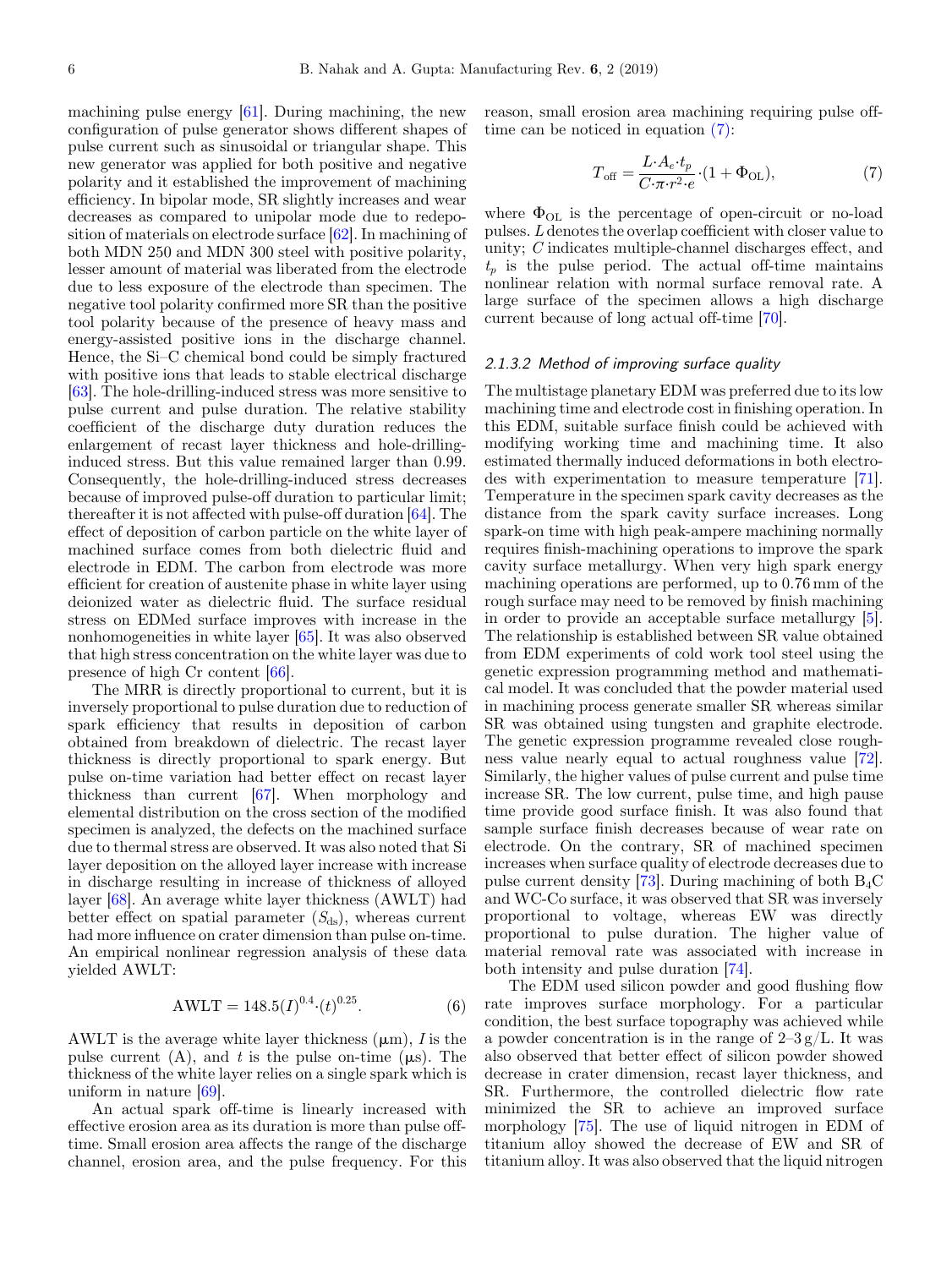improves good electrical and thermal conductivity of copper and reduces EW of copper [76]. The improvement of EDM process is achieved by establishing the relation among process parameters with surface cracks. The SR and WLT increase with increases of pulse current and pulse-on duration. It was also found that crack observation on the H13 surface is less than D2 die steel surface [77]. A combined EDM and polishing electromechanical process was used with electrorheological fluid and  $Al_2O_3$  abrasive particle for machining. It was concluded that improvement of SR could be achieved using aluminum powder with ER fluid [78]. During the machining of titanium using urea into dielectric fluid, the MRR and EW rate increase with rise in peak current but decrease with increase in pulse duration due to large plasma channel. The SR deteriorates due to higher value of peak current. The modified titanium metal revealed the improvement of friction and wear properties [79]. The state of tensile and fatigue properties of machined surface for different microstructure of Ti–6Al–4V alloy were improved for the fatigue endurance applicable in orthopedic purpose. During EDM process, various microstructures such as equiaxed, bimodal, and coarse lamellar were prepared from Ti–6Al–4V alloy. In this work, specimen surface composition could be improved using a high peak current [80]. While comparing the performance of three electrodes, namely, copper, graphite, and tungsten in EDM process, it was concluded that copper electrode shows the best surface finish, whereas tungsten carbide shows poorest surface finish. In addition, copper provides the highest axial error due to greater tool wear, whereas graphite provides least value of axial error due to its highest melting point. The graphite also provides least value of diameter error, but copper provides the greatest value of diameter error for all conditions [81]. During the EDM of DIN 1.2080 and DIN 1.2379 using two special graphite such as Dura graphite 11 and Poco graphite EDMC-3, it was noticed that SR was quite similar in both steel. The SR shows linear relation with the pulse current due to more quantity of molten and suspended particle in interelectrode gap. The unfavorable erosion quality of Dura graphite promotes SR upon DIN1.2080 specimen for all machining conditions. It was also noticed that lowering the pulse current results in the elimination of microcracks formation because of high thermal gradient below the melting zone. The residual stresses increase with soft machining due to higher pulse duration using Poco graphite electrode [82]. During the machining of steel using urea with deionized water, it was observed that machined surface is harder due to the presence of nitrogen concentration [83]. On the other hand, during EDM of Inconel 718 using copper electrode, it was observed that MRR improves because of rise in the peak current up to a certain point as increase in spark energy takes place but then it starts decreasing due to high ignition delay, which occurs due to high pulse interval in each cycle. Copper electrode revealed less EWR due to longer pulse duration which results more carbon deposited on the copper electrode. But in this case, pulse duration was linearly increasing with SR [84].

When the EDM machining is performed with optimized parameter in interelectrode gap, it was investigated that MRR is directly proportional to long pulse on-time because of more expansion of plasma channel. The surface finish is better with the application of low pulse on-time due to formation of small particle and crater depth. It also indicated that gap size is significantly affected by pulse ontime and little bit affected by average machining voltage which is due to the linear relationship between MRR and gap size [85].

Electrodischarge machining in comparison to electro discharge sawing (EDS) revealed that EDS had higher erosion rate than EDM due to rough erode surface [86]. While comparing the fracture strength of both machined and unmachined WC-Co cemented carbide in machining, the increase in discharge energy on machined surface generates rougher surface which consists of debris, crater, and microcracks due to more quantity of molten and floating metal suspended in discharge gap. The crater and microcracks were observed on the machined surface because of greater thermal stress that results in the reduction of the fracture strength of specimen [87]. Increase in discharge energy and discharge duration (pulse duration) increases MRR and gas bubbles in the machining zone. Consequently, increase in discharge power and discharge duration results in the large gap distance that maintain stability of EDM process. Higher is the value of discharge power along with discharge duration, rise is in the SR value due to formation of more crater on machined surface. The increase of the discharge energy also increases the recast layer thickness but layer thickness is more influenced by discharge duration [58]. From the viewpoint of low EW and discharge current during machining of nickel-based alloy MAR-M247, longer pulse duration and higher open-circuit voltage should be applied to improve the surface quality and cub-surface damage [88]. When comparative study of  $B_4C$  and WC-Co conductive ceramics were made, it was observed that voltage is inversely related to SR. The B4C showed more the recast material formation than that of WC-Co due to difficulty of the material erosion to dielectric fluid because of its high melting and vaporization point. The electrode wear is inversely proportional to pulse on-time due to low value of frequency, but it is directly proportional to voltage [89]. During machining of tool steel, it was pointed out that wire brushing and polishing are used to eliminate the crack network from machined surface. The polishing process is more preferable than wire brushing [90]. The wear resistance of the machined specimen can be improved under extreme pressure and temperature condition using WC powder compacted electrode [91]. A small and lightweight equipment using a developed synchronous converter had been introduced in EDM. This equipment could change the frequency, duty cycle, and polarity of the discharge current employed at the EDM power supply. The surface finish is finer in case of the lighter frequency biopolar operating mode [92]. The abrasive fluid machine improves SR and shape precision of microholes. An abrasive fluid machine procedure was accepted for finishing of the microhole manufactured by EDM on SUS 304 plate and titanium alloy. All EDM parameters showed less effect for decreasing the difference between the dimensions of the entrance and the exit [93]. During EDM of gamma titanium aluminide with fine graphite, it was reported that SR had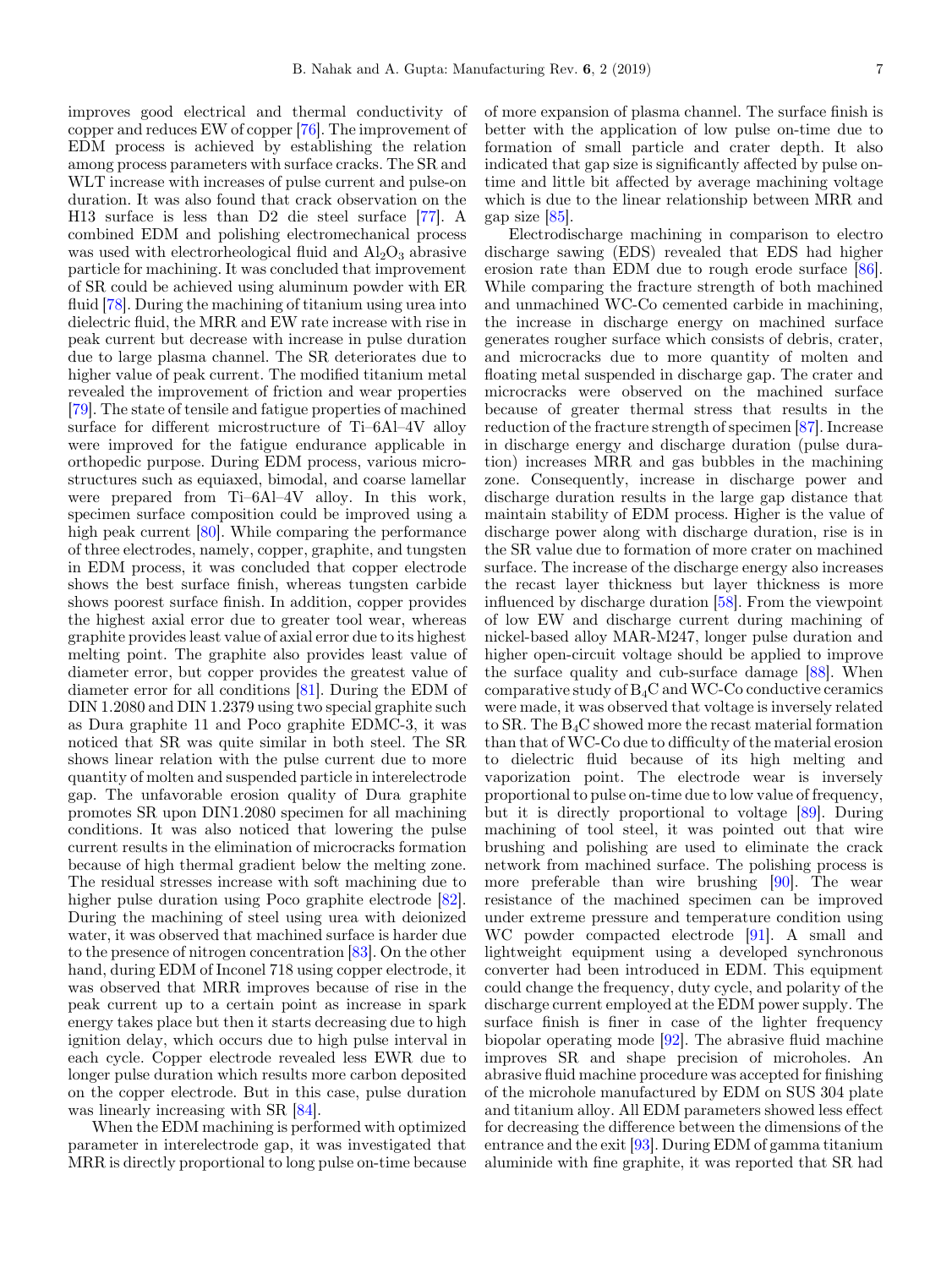no effect with pulse interval time. The WLT increases little bit with increase in pulse interval time. The duty factor was independent of SR, but average WLT slightly decreased with increase of duty cycle which was mainly due to less energy density in interelectrode gap [94].

During the machining of Inconel 825 with die sinking EDM, it was noticed that minimum SR was obtained by optimizing process variables such as pulse on-time and pulse off-time and peak current. But current shows the most effectiveness on the SR in comparison to pulse ontime and pulse off-time [95]. During the machining of steel using deionized water as dielectric, it was found that SR can be reduced with varying process variable like pulse ontime, peak current, gap voltage, and duty cycle. But peak current and pulse on-time have more impact on SR reduction in comparison to gap voltage and duty cycle [96].

# 3 Modeling and optimization of performance parameter

Modeling used in EDM provides better clarification of complex process. In 1979, Jeswani used the modeling with dimensional analysis for calculating the TW. Furthermore, numerous methods were used to predict the machining performance of EDM process.

## 3.1 Modeling and optimization of MRR

A thermal model capable of simulating discharge superposition and machining surface is used to explain the energy transfer to the specimen, the discharge channel, and MRR. The validated experimental result with simulated result shows good agreement of MRR and SR with less error [97]. A thermal model is used to identify the MRR along with the average SR. The model predicted the increase of the discharge current, the arc voltage, or the spark duration that results in higher MRR and coarse sample surfaces. On the contrary, the idle time is inversely proportional to the MRR with further improvement of achieving a little bit superior SR [98]. An axisymmetric thermophysical model associated with finite element method was used for die sinking EDM based on Gaussian distribution of heat source and spark radius equation. It predicted crater cavity form and the MRR. The computed MRR  $(\text{mm}^3/\text{min})$  is

$$
MRR\left(\frac{\text{mm}^3}{\text{min}}\right) = \frac{60 \times C_{VT}}{t_{\text{on}} \times t_{\text{off}}},\tag{8}
$$

where  $C_{VT}$  is the material removed per discharge pulse,  $t_{on}$ is the discharge duration and  $t_{\text{off}}$  is the discharge off-time. The results predicted by their model were validated with the experimental data [99]. From the viewpoint of comparative study of various EDM models, namely, Snoeys, Van Dijck, Beck, Jilani, and DiBitonto, it was reported that DiBitonto model showed energy collection from 0.33 to 952 mJ and produced the closeness of 1.2–46.1 in terms of MRR. This MRR ratio is in good agreement with experimental data as compared to other models. The discussed disk heat source model could be used by improving the heat flux and energy fraction [100]. A

predicted linear regression model is used to describe the interaction of hardness, MRR, and SR of alloyed steel. This linear regression model confirmed that MRR and the sample SR are reliant on sample hardness. The MRR was guessed with an average error of 1.06% and sample SR values with an average error of 0.4% [101]. During the effect of input process parameters in the machining of twoelectrode 316L as specimen and copper-impregnated graphite as tool, it was noticed that a mathematical modeling was used for resulting parameters, namely MRR, EW, SR, and dimensional accuracy which showed the result with less than 15% error. Therefore, the developed model is suitable for all response variable and dimensional accuracy [102]. During the machining of Inconel 718 alloy, a proposed model showed the increase of current and duty cycle as more energetic pulses increases MRR. The electrode wear is nonlinearly related with the pulse time resulting in decrease in spark energy. The SR is directly proportional to both current intensity and pulse time as more energetic pulse creates larger and deeper crater in machined surface [103]. With the use of a second-order mathematical model, the MRR can be analyzed using response surface methodology based on the experimental result. The MRR showed linear relation with pulse current and pulse on-time due to higher spark energy, but it is inversely related to pulse off-time [104]. When process parameters are optimized in EDM of carbon–carbon composites using experiments based on Taguchi method, the parameters at worst value reduce the EW rate while parameters set at their optimal value improves MRR [105]. The combined Taguchi dynamic approach and proposed ideal function is used to develop a suitable high-speed EDM method along with geometrical machining precision and accuracy optimization. It was also found that there is no significant effect of powder-related factors of the process design in process robustness and machining accuracy [106].

The layer removal method is used in thin parallelepiped test specimen to find out the residual stress profile of machined DIN 1.2738 steel. A considerable amount of residual stress and cracking on machined sample for long pulse duration was found. In addition, the use of model based on the Gauss distribution represents the modification in curvature by means of removal depth [107]. Classification of major EDM research areas is given in Figure 1.

### 3.2 Modeling and optimization of tool wear rate

An inverse form of suitable tool shape is used to achieve the desired final sample shape using developed simulation model in die-sinking EDM. This developed simulation considered various factors, namely, tool electrode wear, gap width distribution, curvature of the tool electrode surface, and debris particle concentration in EDM [108]. A combined neuro-fuzzy system and neural network model is developed to establish a relation among various process parameters: MRR, TWR, and overcut increase with increase in pulse current as well as pulse on-time [109]. A numerical model for electrical-assisted embossing process is used and compared it with experimental analysis. From this comparison, it was concluded that both the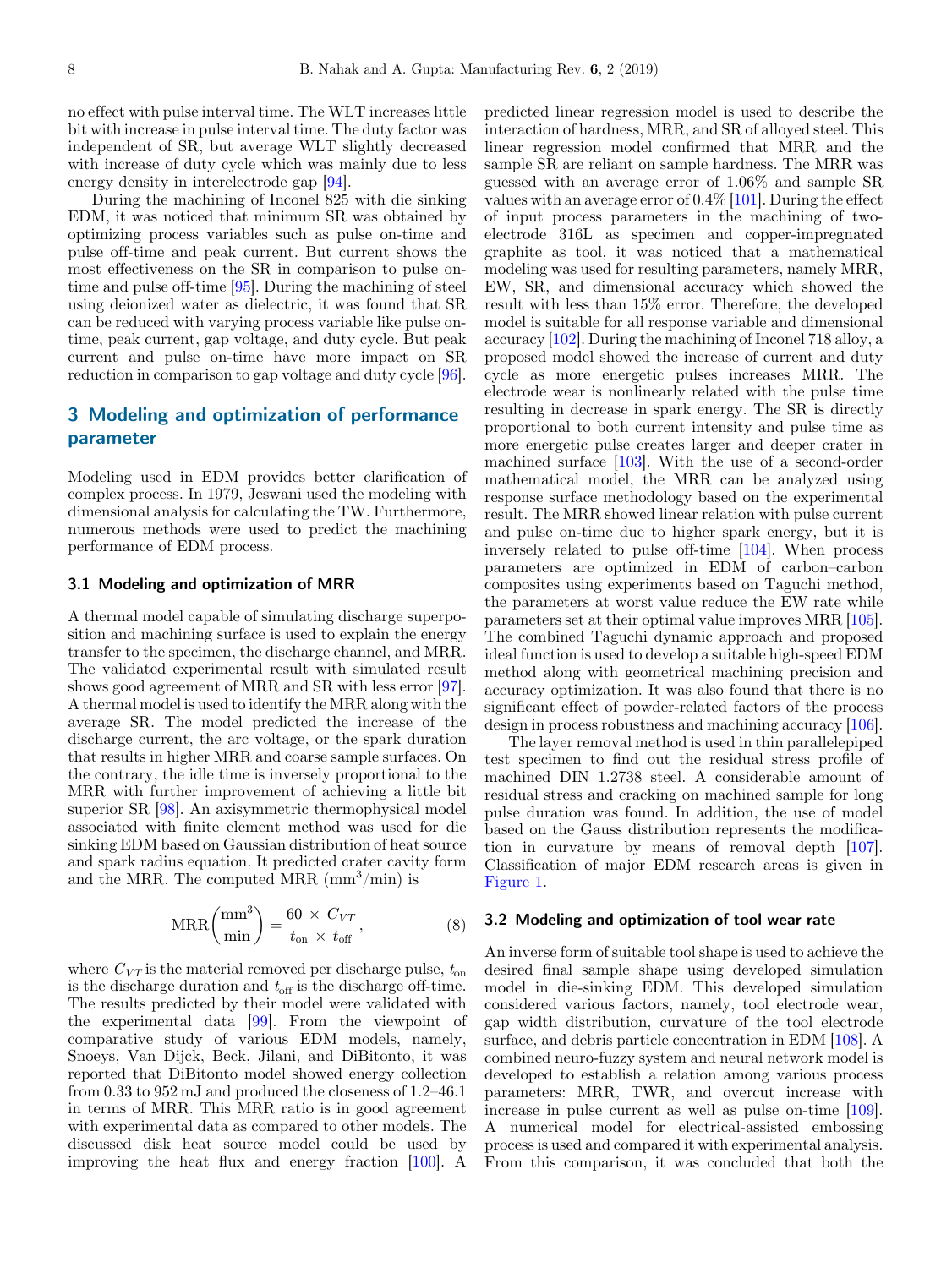

Fig. 1. Classification of major EDM research areas.

numerical simulation and experimentation revealed the increase in the depth of microchannel of machined samples. It also found that the improvement of formability occurs due to decrease in flow stress of specimen [110].

#### 3.3 Modeling and optimization of surface quality

A mathematical modeling is used for selection of the optimal machining condition for finishing operation. An improvement of pulse on-time increases SR and it decreases with pause time. Higher value of duty cycle provides poor SR of the specimen. Extremely low value of pulse time also offers small values of EW. In addition, MRR is directly proportional to intensity and duty cycle [111]. A combined hybrid artificial neural network (ANN) and genetic algorithm (GA) methods are used for optimization of EDM machining. This model considered varying peak current and voltage and its effect on SR [112]. A mathematical model was proposed to investigate process parameters in the EDM machining of aluminum-based ceramic. The MRR increases with increase of discharge current, duty factor, and open discharge voltage. It was also noticed that EWR shows nonlinear relation with discharge current, whereas it maintains linear relation with duty factor along with open discharge voltage. The SR is directly proportional to both discharge current and open discharge voltage, but is inversely proportional to duty factor [113].

A model analyzed the rapidly resolidified layer of spheroidal graphite (SG) cast iron based on response surface methodology. The use of graphite particle in machining results in the reduction of layer thickness and increase in diameter of the graphite particle. The ridges density increases with increase in the quantity and area fraction of graphite particle [114]. A mathematical model is used to minimize surface defects. The SR increases with increase in peak current. The improvement of WLT was observed with rise in the peak current due to improper

flushing of molten metal. In addition, the effect of surface crack density on pulse current was nonlinear in nature for a certain value of pulse-on duration and WLT. The AWLT increases with pulse-on duration that results in more stress [115]. The developed geometric model is beneficial for the attached linear motor-sinking EDM. For a particular condition, the single spark erosion for linear motor is equipped with EDM. The model simulated the influence of discharge duration and peak current on the average SR [116]. An inversion model showed that SR increases with the peak current level: the increase in current and pulse ontime in positive charged electrodes, EWR decreases, and the increase in pulse on-time increases the MRR [117]. The effect of pulse current had significantly linear relation with the EDM surface texture and square surface parameters [118]. A fabricated powder metallurgy compact tool using tungsten and copper powder is used to facilitate the improvement of SR on plain carbon steel. The L-16 orthogonal array as Taguchi method and analysis of variance (ANOVA) can be implemented for the study of relevant parameters. The simulated result obtained from the networks was in good agreement with experimental data [119]. During the machining using Gray–Taguchi method, the current showed dominant effects on the SR as compared to other parameters [120]. The empirical relation while machining of steel with Al–Cu–Si–TiC powder compact electrode showed the effect among the input response and output response parameters.

The SR was greatly affected by Al–Cu–Si–TiC powder electrode [121]. A model can be used to express EW and WLT using response surface methodology. The EW and WLT linearly rise, especially when the pulse current increases [122]. A neural network model was used to predict surface change in machining with tungsten–copper powder metallurgy-sintered electrodes. The material transfer rate and layer thickness not only increases with the rise in pulse on-time but also decreases with the increase in compaction pressure. Overall, the comparison in both the artificial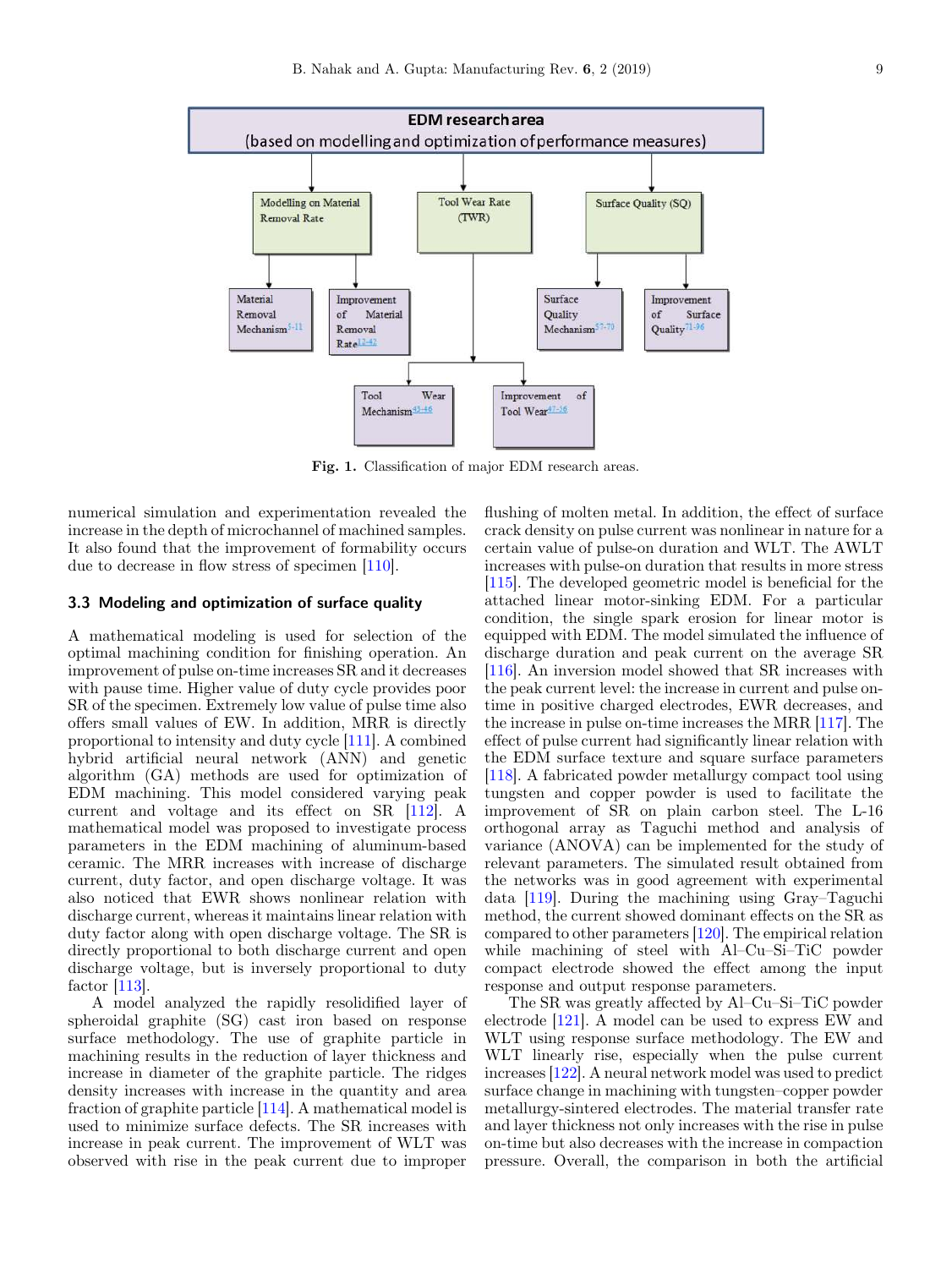neural network data and experimental data showed good agreement in the results [123]. The dominant effect of thermal spalling mechanism was considered in machining TiB<sub>2</sub>BY using a model based on the expansion of plasma channel and long pulse period. The model could predict flake thickness on surface. This model could be used for diesinking EDM and wire-cutting machine [124].

# 3.4 Mathematical analysis/algorithm for the machining performances optimization in EDM

Kishan et al. developed mathematical model to optimize the input parameters for each tool used for machining by design of experiments. Metal removal rate (MR) is calculated from weight difference of workpiece before and after the performance test.  $MR = (W_i - W_f) \cdot 1000/d \cdot t$ , where  $W_i$  = initial weight of workpiece in grams,  $W_f$  = final weight of workpiece in grams,  $t =$  period of trials in minutes,  $d =$  density of workpiece in  $g/cm^3$  [125]. Maradia et al. used stochastic optimization algorithm to optimize EDM drilling process. The robustness of the algorithm is evaluated for diverse EDM drilling process disturbances, such as electrode length and electrode shape. The performance of the optimization algorithm is further evaluated in terms of effect of initial parameters and number of iterations required to converge to the optimal parameter values, to achieve highest material removal rate (MRR). It is found that the optimization algorithm is able to turn up at the optimal values after ∼40 iterations, where the achieved MRR is at least 10% higher than theMRR obtained by using the high-speed strategy from the standard machine technology [126].

Furthermore, Abdolahi et al. developed a model that utilizes "nondimensional process evaluating function" (NPEF) and predicts the optimum parameters concerning the desired machining situation that finally identifies a set of mathematical equations to compute optimum values for machining. NPEF involves four scaled terms, summarized mathematically together to cover the wide range of machining parameters with different units in an equation. This is derived from a primary concept of a normalized equation, which generates dimensionless normalized terms by dividing the parameters by current mean value. Then, the last idea is developed to be independent of the running machining process, and NPEF function is produced, as presented in following equation. NPEF is introduced as the mathematical basis to be implemented in the further steps:

$$
NPEF = \alpha P_a + \beta Q_b + \gamma R_c + \lambda S_d,
$$

where  $P$  is the dimensionless parameter of length, dependence of electrode wear, and workpiece thickness; Q is the time involving the machining time and the frequency of electrode's forehead motion;  $R$  is the surface roughness and its quality;  $S$  is the representative of percentages of successful discharges, open circuits, and short circuits [127].

In another work related to optimization of process parameters, Raju et al. used Gray relational analysis to find a unique optimal parameter setting conditions for microelectrical discharge machining (micro-EDM) drilling process of Inconel 600 alloy. For this, the five effective process parameters, namely, voltage, capacitance, EDM feed rate, pulse on-time, and pulse off-time, are varied and microholes were drilled using tungsten carbide tool. The material removal rate, taper angle, overcut, and diametric variance at the entry and exit of a microhole were the considered performance characteristics. Analysis of variance (ANOVA) was performed to realize the effects, contributions, and consequence of the process parameters. Capacitance is observed the most influencing parameter followed by the voltage and EDM feed rate controls the taper angle. From the confirmatory test results, it is revealed that optimized parameter setting gives better machining performance characteristics [128].

In another work, quadratic regression models for the individual responses and multiobjective particle swarm optimization (MOPSO) algorithm were implemented by Dhupal et al. [129] to find the optimal process parameter settings. MOPSO algorithm presents valuable information for governing the machining parameters to enhance accuracy of the electrical discharge machined parts. Nagaraju et al. used fuzzy method coupled with Taguchi to optimize multiple responses of EDM. The effect of machining parameters, i.e., discharge current, pulse ontime, discharge voltage, and interelectrode gap (IEG) on MRR, tool wear rate, and surface roughness  $(R_a)$  in EDM were investigated. The multiple responses were converted into a single characteristic index by using fuzzy logic known as Multi-Performance Characteristic Index (MPCI). Finally, MPCIs were optimized by using Taguchi method. The performance characteristics such as MRR,  $R_{\rm a}$ , and TWR were improved by using the current analysis [130].

Shao et al. demonstrated comprehensive electrothermal model of  $\mu$ -EDM to simulate the crater formation process. This model incorporates realistic machining conditions such as Gaussian-distributed heat flux, temperaturedependent thermal properties, and expanding plasma radius. The heat transfer equation and experimental measurements of a generated crater dimensions are used to determine the energy distribution fraction to the electrodes, a critical parameter of the  $\mu$ -EDM modeling [131].

Parsana et al. studied parametric multiobjective optimization of EDM on Mg–RE–Zn–Zr alloy using the novel metaheuristic algorithm - passing vehicle search (PVS). The input parameters considered were peak current, pulse on-time, and pulse off-time. Response surface method (RSM) is realized through the Box– Behnken design to formulate a mathematical model for MRR, TWR, and roundness of holes. EDM machining was effectively conducted on Mg–RE alloy and the experimental results were used to develop a mathematical model which was successfully analyzed using modified multivariate PVS algorithm. Box–Behnken design proved competent in mathematical modeling of MRR, TWR, and roundedness of holes by minimizing number of trials. The statistical analysis based on ANOVA ( $p$ -value  $< 0.01$ ) results led to end that for EDM process, on average, pulse off-time is slightest influencing parameter while pulse ontime and peak current are dominating control parameters for objectives evaluated in the study [132].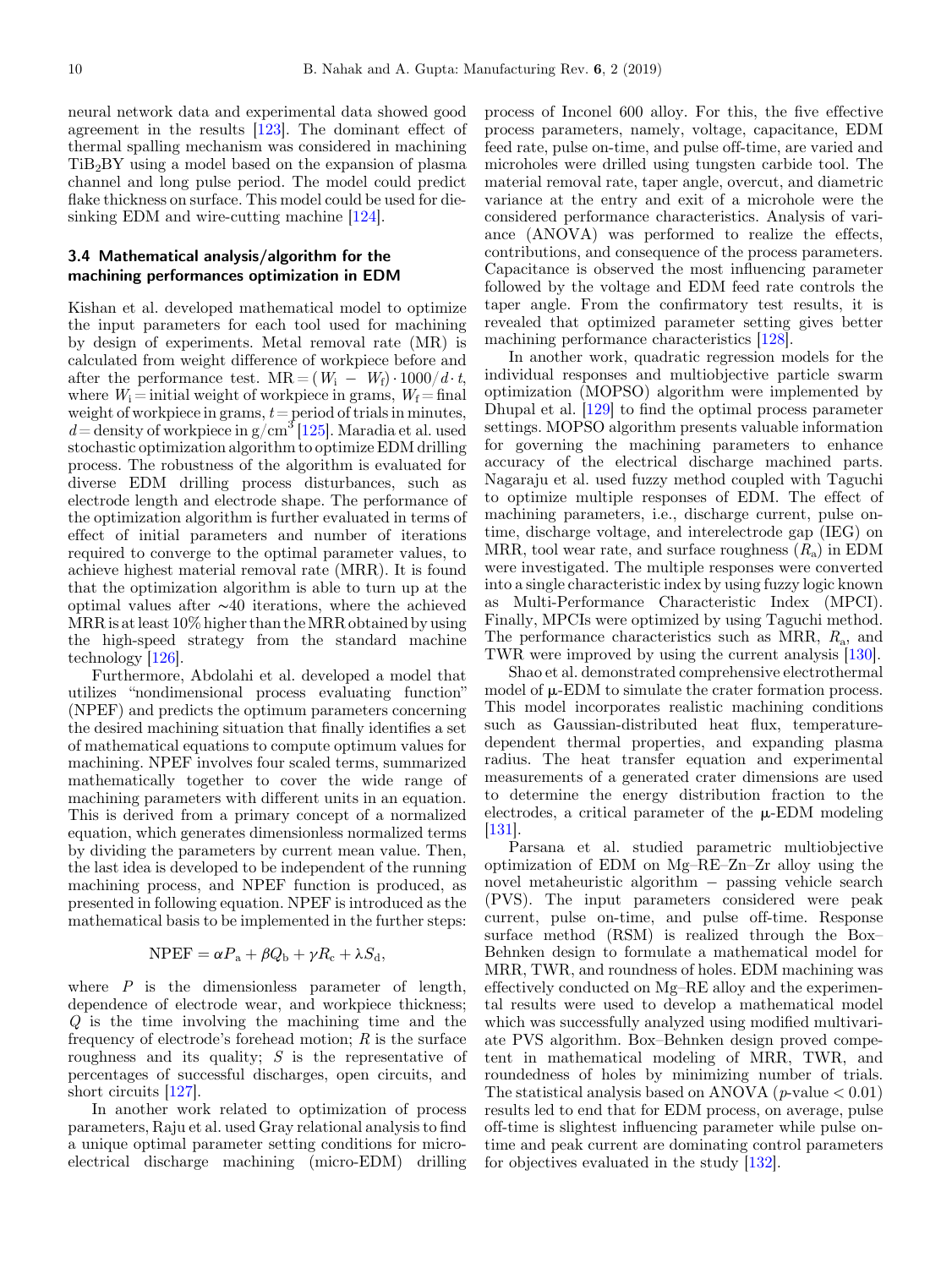Prakash et al. used HA (hydroxyapatite) powder-mixed EDM process to deposit HA over biodegradable Mg–Zn–Mn alloy. The process parameters have been optimized using multiobjective particle swarm optimization (MO-PSO) technique to determine the optimal levels of concentration of HA powder, peak current, pulse ontime, and pulse off-time [133].

Ramanan et al. evaluated the quality of the machined samples by the measurement of material removal rate and surface roughness. Results are utilized to develop the Gray-fuzzy model. From this technique, the optimum combinations of process parameters are obtained and corresponding values of maximum MRR and minimum SR are found out [134].

Aharwal et al. optimized the machining parameters on EDM using AlSiC as workpiece and pure copper as electrode. Machining parameters investigated in this work are MRR and SR. Control parameters used are discharge voltage  $(v)$ , discharge current  $(I_p)$ , pulse duty factor  $(T_{\text{au}})$ , and pulse on-time  $(T_{on})$  [135].

# 4 Summary of the previous review papers based on the EDM-based research

Table 1 summarizes the recent review papers published in EDM-based work.

# 5 EDM for new applications

In order to meet the current technological requirement, the first activity performed is the modification of existing conventional electrodischarge machining system to micro-EDM. EDM has now been translated into various modules, viz., wire EDM, dry EDM, ultrasonic-assisted EDM, etc. Modern manufacturing industries, viz., micro/nano tools manufacture, aerospace, and robotics industries, have lots of difficulty to machine and work with advanced materials like superalloys, metal–matrix composites, cemented carbide, etc. To overcome this difficulty, EDM and its modified versions, among many advanced manufacturing processes, is well preferred in recent industrial applications. To achieve the dimensional accuracy and avoid manual errors, EDMs are equipped with CNC nowadays. As one of the modified EDM versions, wire-EDM is being utilized to cut intricate shapes but practical limitations, viz., handling of larger parts, nonavailability of smaller wire size, etc. hinder its application to fewer cases. Nowadays, EDM is being combined with other nontraditional processes to explore a newer applications called hybrid machining processes (HMPs) in which the demerits of EDMs have been effectively overcome. Some recent extensive applications of EDM in modern manufacturing industries are discussed in the following sections.

# 5.1 Production of nanoparticles

Nickel nanoparticles are produced by micro-EDM process with optimization of different process parameters fit to nanoapplications. Deionized water is used as a dielectric medium in production process of nickel nanoparticles in micro-EDM. Polyvinyl alcohol is used as a stabilizing agent in this process. Different characterization techniques such as X-ray diffraction (XRD), scanning electron microscope (SEM), and UV-vis spectroscopy are used to study structural and functional properties of such nanoparticles. In micro-EDM process, the mean crystal size of the nanoparticles of nickel metal can be obtained on the order of 15–20 nm with a pulse on-time varying from 2 to  $0.3 \,\mu s$ . The crystal size can be further decreased by decreasing the pulse on-time. Viscosity measurement is useful to predict the dispersion stability of nickel nanofluid. Pulse duration plays an important role in decreasing/increasing the dynamic viscosity of the nanofluid. As per the analysis using Fourier transform infrared (FTIR) method, the use of deionized water in this process produces pure and monolithic nickel particles [155]. Figure 2 shows the micro-EDM setup for production of nickel nanoparticles, which consists of different components such as (i) transistor-type pulse generator, (ii) stepper motor-controlled tool motion (Z-motion), (iii) machining tank filled with DI water, and (iv) work table (for precise movement of X- and Y-axes). Transistor-type pulse generator was used to get a higher metal removal rate with uniformly discharging phenomenon. The capacity of the power source is designed to generate 150 V output pulses across a resistive load at a pulse frequency of 100 Hz–10 kHz, which can be programmed through a microcontroller [155].

# 5.2 Machining of metal matrix composites using W-EDM

Wire electrical discharge machining (WEDM) is one of the popular noncontact techniques of machining process. In earlier days, this process is normally used to produce mere tool to complex die-making process. To meet the up-todate requirements, WEDM process is the more preferable process used for machining of materials starting from conventional materials to nascent materials such as metal– matrix composites and ceramic composites, which have vast applications in automobile, military, aircraft, railway sectors, aerospace, microsystems industries, agriculture farm machinery, etc. [156].

Metal–matrix composites are considered as advanced material having different properties such as it is very lightweight and has good wear resistance, high specific strength, low thermal expansion coefficient, and low density. Though these materials can be machined by nonconventional methods such as water jet and laser cutting, to name but a few, these processes are restricted to linear cutting only. Wire electrical discharge machining (WEDM) can be used for generating complex shapes with high precision for metal–matrix composites. In case of conventional machining process, cutting metal–matrix composites causes severe tool wear due to greater hardness and the existence of abrasive reinforcement particles [156].

#### 5.3 Hybrid machining process using EDM

The combination of EDM with other techniques evolves a new process called hybrid machining process. The effective implementation of the technique either ultrasonic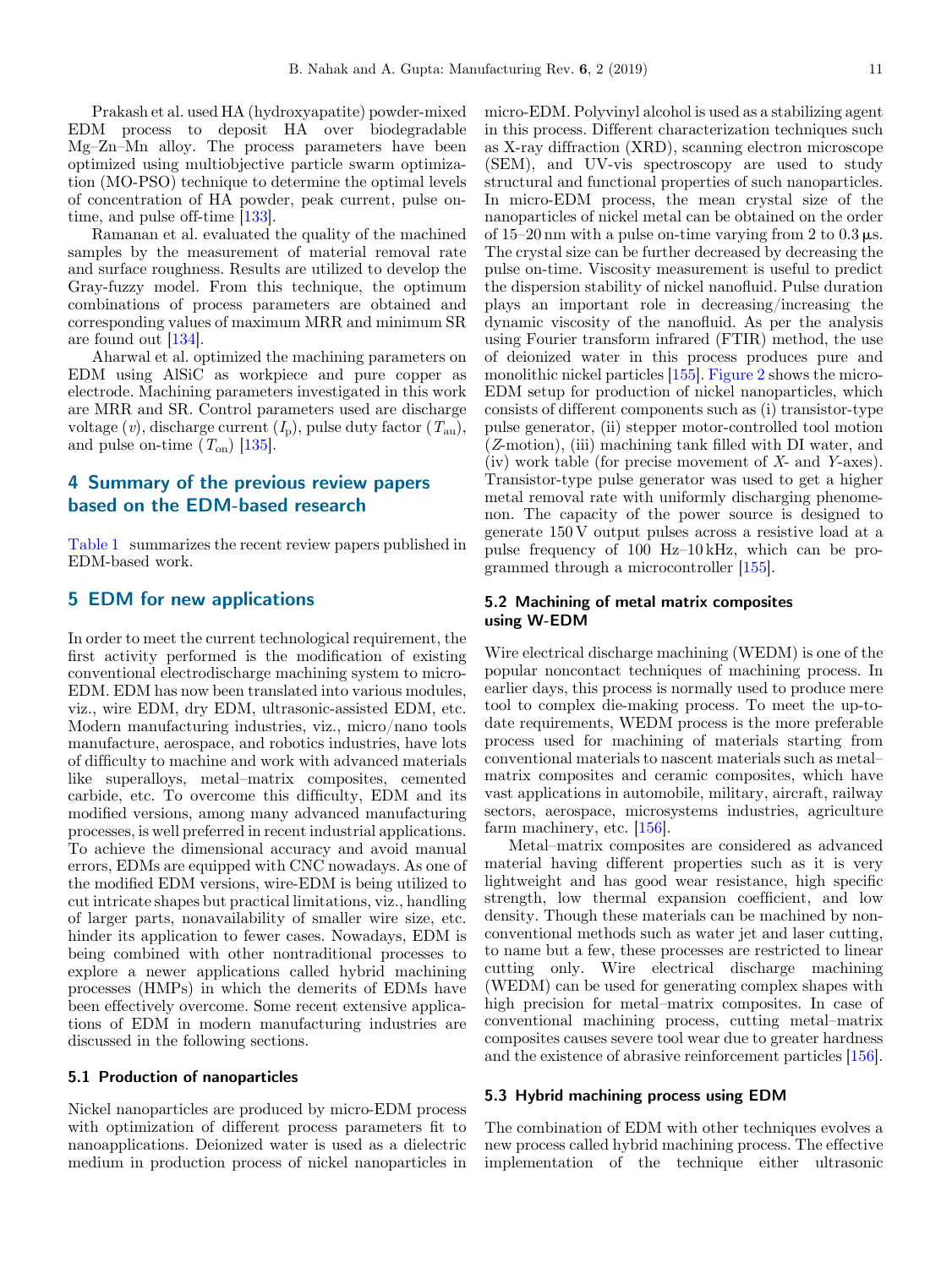| S. No. | Authors                                                      | Title of the paper                                                                                                               | Aim of the paper                                                                                                                                                                                                                                                                                                                                                    | Year | Reference |
|--------|--------------------------------------------------------------|----------------------------------------------------------------------------------------------------------------------------------|---------------------------------------------------------------------------------------------------------------------------------------------------------------------------------------------------------------------------------------------------------------------------------------------------------------------------------------------------------------------|------|-----------|
| 1      | Manjaiah, M.,<br>Narendranath, S.,<br>Basavarajappa, S.      | A review on machining<br>of titanium based alloys<br>using EDM and WEDM                                                          | The aim of this review is to<br>present the consolidated<br>information about the<br>contributions of various<br>researchers on the application of<br>EDM and WEDM on titanium<br>materials                                                                                                                                                                         | 2014 | $[136]$   |
| 2      | Maher, I., Sarhan,<br>A.A.D., Hamdi, M.                      | Review of improvements<br>in wire electrode<br>properties for longer<br>working time and<br>utilization in wire EDM<br>machining | This paper focuses on the<br>evolution of EDM wire electrode<br>technologies from using copper<br>to the widely employed brass<br>wire electrodes and from brass<br>wire electrodes to the latest<br>coated wire electrodes                                                                                                                                         | 2015 | $[137]$   |
| 3      | Bajaj, R., Tiwari, A.<br>K., Dixit, A.R.                     | Current trends in<br>electric discharge<br>machining using micro<br>and nano powder<br>materials: a review                       | This paper presents a summary<br>of some important research work<br>done on PMEDM by mixing<br>micro- and nanosized particle in<br>the dielectric fluid of EDM                                                                                                                                                                                                      | 2015 | $[138]$   |
| 4      | Chakraborty, S.,<br>Dey, V., Ghosh, S.K.                     | A review on the use of<br>dielectric fluids and<br>their effects in electrical<br>discharge machining<br>characteristics         | This paper presents a literature<br>survey on the use of dielectric<br>fluids and also their effects in<br>electrical discharge machining<br>characteristics                                                                                                                                                                                                        | 2015 | $[139]$   |
| 5      | Muthuramalingam,<br>T., Mohan, B.                            | A review on influence of<br>electrical process<br>parameters in EDM<br>process                                                   | This study discusses an<br>overview of the EDM process,<br>influence of process parameters<br>such as input electrical<br>variables, pulse shape, and<br>discharge energy on performance<br>measures such as material<br>removal rate, surface roughness,<br>and electrode wear rate                                                                                | 2015 | $[140]$   |
| 6      | Mohal, S., Kumar,<br>H., Kansal, S.K.                        | Nano-finishing of<br>materials by powder<br>mixed electric discharge<br>machining (PMEDM): a<br>review                           | This paper presents a review of<br>the ongoing research and<br>development in PMEDM,<br>NPMEDM followed by an in-<br>depth discussion on high<br>material removal rate (MRR),<br>low tool wear rate (TWR), low<br>surface roughness $(SR)$ , surface<br>modification of workpiece,<br>optimization of process<br>parameters, and process<br>modeling and simulation | 2015 | $[141]$   |
| 7      | Santarao, K.,<br>Prasad, C.L.V.R.S.<br>V., Gurugubelli, S.N. | Influence of nano and<br>micro powders in<br>electric discharge<br>machining: a review                                           | This paper presents the effect of<br>nano- and micropowders<br>blended in dielectric medium<br>used in EDM and their influence<br>on MRR, SR, TWR, and white<br>layer thickness (WLT) with the<br>variation of electrical (pulse-on<br>time and peak current),<br>nonelectrical (flushing), powder<br>(type, size, and concentration),<br>and electrode parameters  | 2016 | $[142]$   |

Table 1. The work of recently published review articles based on EDM in past 5 years.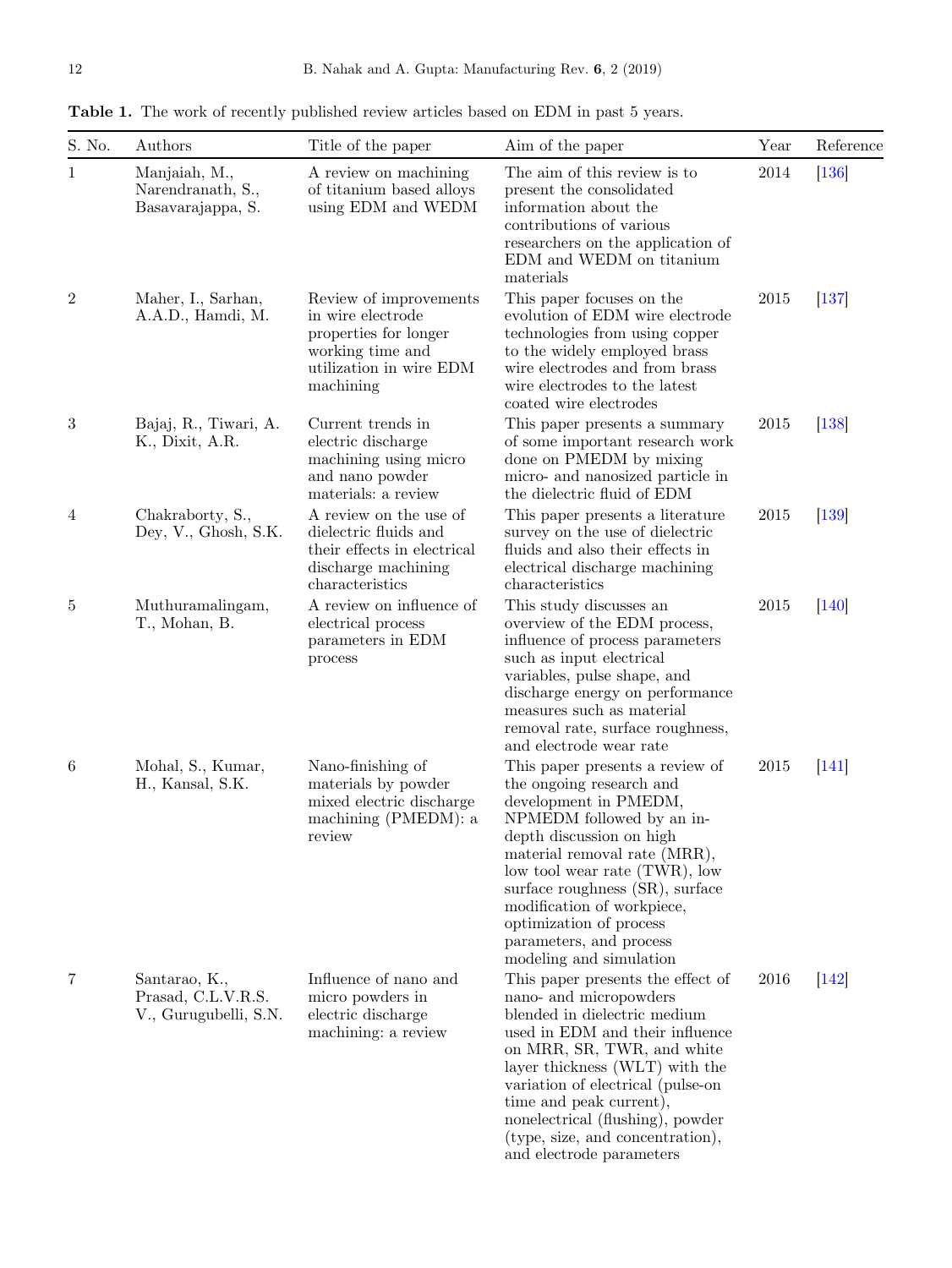Table 1. (continued).

| S. No. | Authors                                                         | Title of the paper                                                                                                                                                | Aim of the paper                                                                                                                                                                                                                                                                                      | Year | Reference |
|--------|-----------------------------------------------------------------|-------------------------------------------------------------------------------------------------------------------------------------------------------------------|-------------------------------------------------------------------------------------------------------------------------------------------------------------------------------------------------------------------------------------------------------------------------------------------------------|------|-----------|
| $8\,$  | Liu, $Q_{\cdot}$ , Zhang, $Q_{\cdot}$ ,<br>Zhang, M., Zhang, J. | Review of size effects in<br>micro electrical<br>discharge machining                                                                                              | This paper contains a<br>comprehensive review of size<br>effects in traditional<br>micromachining and<br>characteristics specific to micro-<br>EDM compared to macro-EDM<br>techniques                                                                                                                | 2016 | $[143]$   |
| 9      | Shabgard, M.R.,<br>Gholipoor, A.,<br>Baseri, H.                 | A review on recent<br>developments in<br>machining methods<br>based on electrical<br>discharge phenomena                                                          | This paper reviews the current<br>research trends in EDM process<br>containing dry EDM, near-dry<br>EDM, magnetic field-assisted<br>EDM, ultrasonic vibrations-<br>assisted EDM, and powder-<br>mixed EDM processes which<br>were developed in order to<br>overcome the limitations of<br>EDM process | 2016 | $[144]$   |
| 10     | Banu, A., Ali,<br>Mohammad Y.                                   | Electrical discharge<br>machining $(EDM):$ a<br>review                                                                                                            | This paper provides an<br>important review on different<br>types of EDM operations. A<br>brief discussion is also<br>performed on the machining<br>responses and mathematical<br>modeling                                                                                                             | 2016 | $[145]$   |
| 11     | Gangil M., Pradhan,<br>M.K                                      | Modeling and<br>optimization of<br>electrical discharge<br>machining process using<br>RSM: a review                                                               | The main focus is on the<br>optimization aspects of various<br>parameters of the EDM<br>processes using RSM & hence<br>only such research works are<br>included in this work.                                                                                                                         | 2017 | $[146]$   |
| 12     | Abdul et al.                                                    | A review of additive<br>mixed-electric<br>discharge machining:<br>current status and<br>future perspectives for<br>surface modification of<br>biomedical implants | This paper reports and<br>summarizes the current<br>advancement of AM-EDM as a<br>potential tool for orthopedic and<br>dental implant fabrication                                                                                                                                                     | 2017 | $[147]$   |
| 13     | Hourmand, M.,<br>Sarhan, A.A.D.,<br>Mohd Sayuti                 | Micro-electrode<br>fabrication processes for<br>micro-EDM drilling and<br>milling: a state-of-the-<br>art review                                                  | This paper presents a state-of-<br>the-art review of micro-EDM<br>process as well as the various<br>kinds of microelectrode and<br>workpiece materials and<br>dielectrics that have been used<br>by previous researchers                                                                              | 2017 | $[148]$   |
| 14     | Meshram, D. B.,<br>Puri, Y. M.                                  | Review of research work<br>in die-sinking EDM for<br>machining curved hole                                                                                        | This review paper explains the<br>mechanisms and methods<br>adopted for developing the<br>curved hole machining                                                                                                                                                                                       | 2017 | $[149]$   |
| 15     | Aidil, A.R.M.,<br>Minhat, M., Hussein,<br>N.I.S.                | Current research trends<br>in wire electrical<br>discharge machining<br>(WEDM): a review                                                                          | This paper reviews the<br>experimental results on<br>performance evaluation of<br>machining parameters that<br>affected machining performance<br>which would reflect the<br>machining factors and responses                                                                                           | 2018 | $[150]$   |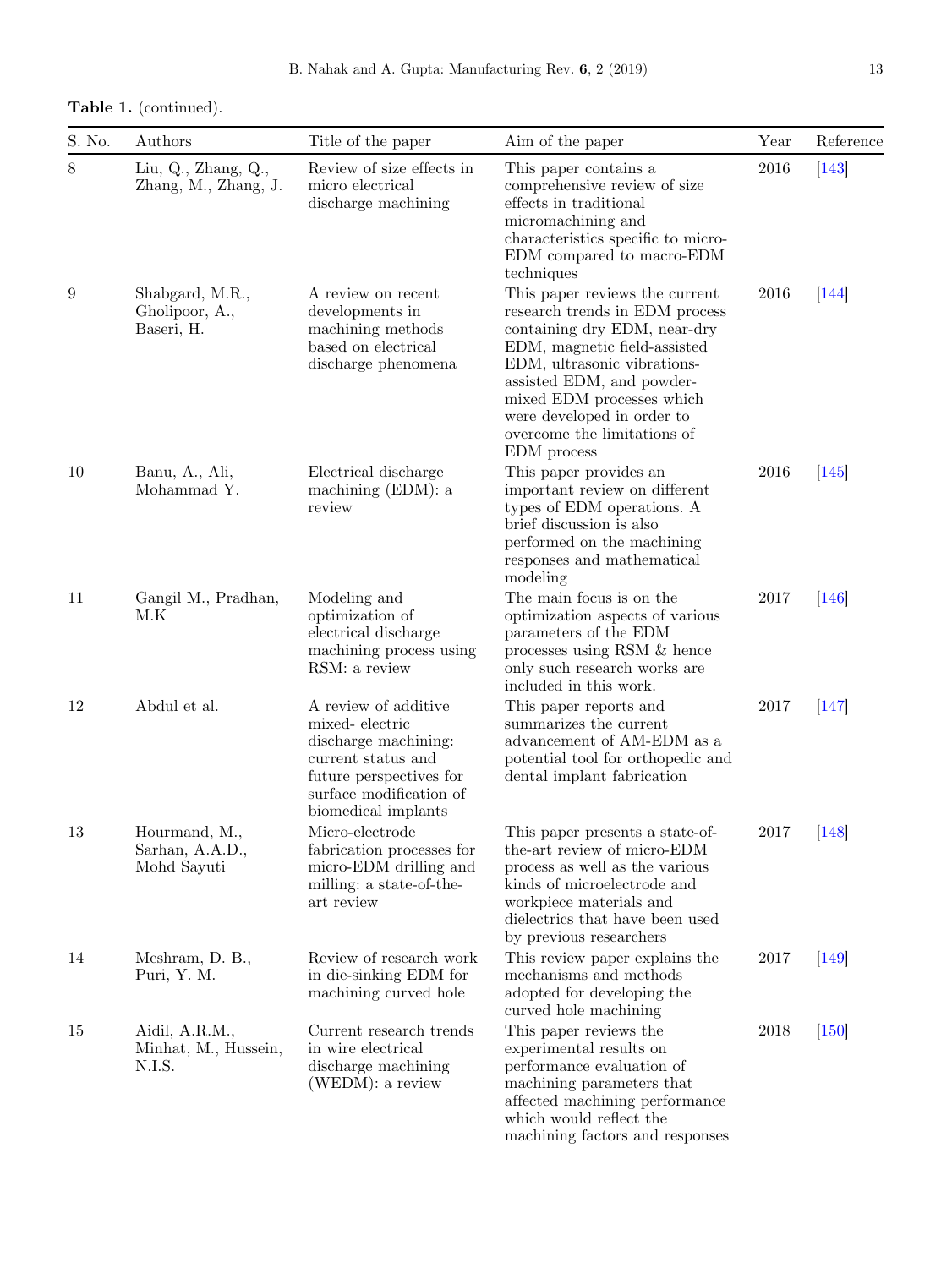Table 1. (continued).

| S. No. | Authors                                                                                      | Title of the paper                                                                                                                                                                                                                                                                                                                                                                                                       | Aim of the paper                                                                                                                                                                                                                                          | Year | Reference |
|--------|----------------------------------------------------------------------------------------------|--------------------------------------------------------------------------------------------------------------------------------------------------------------------------------------------------------------------------------------------------------------------------------------------------------------------------------------------------------------------------------------------------------------------------|-----------------------------------------------------------------------------------------------------------------------------------------------------------------------------------------------------------------------------------------------------------|------|-----------|
| 16     | Selvarajana, L.,<br>Manoharb, M.,<br>Amos Robert<br>Jayachandran, J.,<br>Selvakumare, P.M.P. | A Review on Less Tool<br>Wear Rate and<br><b>Improving Surface</b><br>Quality<br>of Conductive Ceramic<br>Composites by Spark<br><b>EDM</b><br>A Review on Less Tool<br>Wear Rate and<br><b>Improving Surface</b><br>Quality<br>of Conductive Ceramic<br>Composites by Spark<br><b>EDM</b><br>A review on less tool<br>wear rate and<br>improving surface<br>quality of conductive<br>ceramic composites by<br>spark EDM | In this paper authors have<br>reviewed the research work<br>carried out in the development<br>of EDM in the past decades for<br>the improvement of machining<br>characteristics such as surface<br>roughness and tool wear ratio                          | 2018 | $[151]$   |
| 17     | Patel, J.B., Darji, R.<br>S., Dalai, M.K.                                                    | Powder mixed EDM for<br>improvement of MRR<br>and surface finish: a<br>review                                                                                                                                                                                                                                                                                                                                            | From the review, it can be<br>understood that the<br>optimization of input<br>parameters of PMEDM like<br>pulse on-time, pulse off-time,<br>servo voltage, peak current,<br>slurry concentration, flushing<br>pressure can improve the<br>characteristics | 2018 | $[152]$   |
| 18     | Maity, K.P.,<br>Choubey, M.                                                                  | A review on vibration-<br>assisted EDM, micro-<br>EDM and WEDM                                                                                                                                                                                                                                                                                                                                                           | This paper reviews the research<br>work carried out by the<br>researchers on vibration-assisted<br>EDM, micro-EDM, and wire<br><b>EDM</b>                                                                                                                 | 2018 | $[153]$   |
| 19     | Kumar, V., Beri, N.,<br>Kumar, A.                                                            | Electric discharge<br>machining of titanium<br>and alloys for<br>biomedical implant<br>applications: a review                                                                                                                                                                                                                                                                                                            | This review paper clearly<br>exhibits the detailed study of<br>parameters that critically<br>influence the machinability and<br>the optimal combination levels<br>of machining parameters for<br>MRR, TWR, SR, and WR                                     | 2018 | $[154]$   |

This review covers the description of performance measures for electro-discharge machining, review on modeling and optimization of performance parameters, detailed mathematical procedure used in various EDM analysis as well as current state-of-the-art work performed with description of newer applications of EDM.

vibration-assisted or laser beam-assisted EDM is widely used. In case of ultrasonic-assisted EDM (UAEDM), combining of EDM with ultrasonic vibrations is found to be one of the most effective shared hybrid machining processes with increased metal removal rate during machining of electrically conductive very hard materials [157].

Hybrid machining process which combines laser and micro-EDM processes for drilling microholes in complex engineering materials such as nickel–titanium (Ni–Ti)-based shape memory alloy (SMA) is an example of recent use of hybrid machining process technique [158].

Electro-discharge principle of machining has been coupled with electrolysis principle (as a result, hybrid process is known as electrochemical discharge machining process (ECDM)). Cao et al. utilized this hybrid process to fabricate three-dimensional microstructures in glass materials [159].

# 5.4 Magnetic field-assisted micro-EDM (MFMEDM)

The present machining scenario in micro-EDM, the removal of debris from workpiece, and tool have become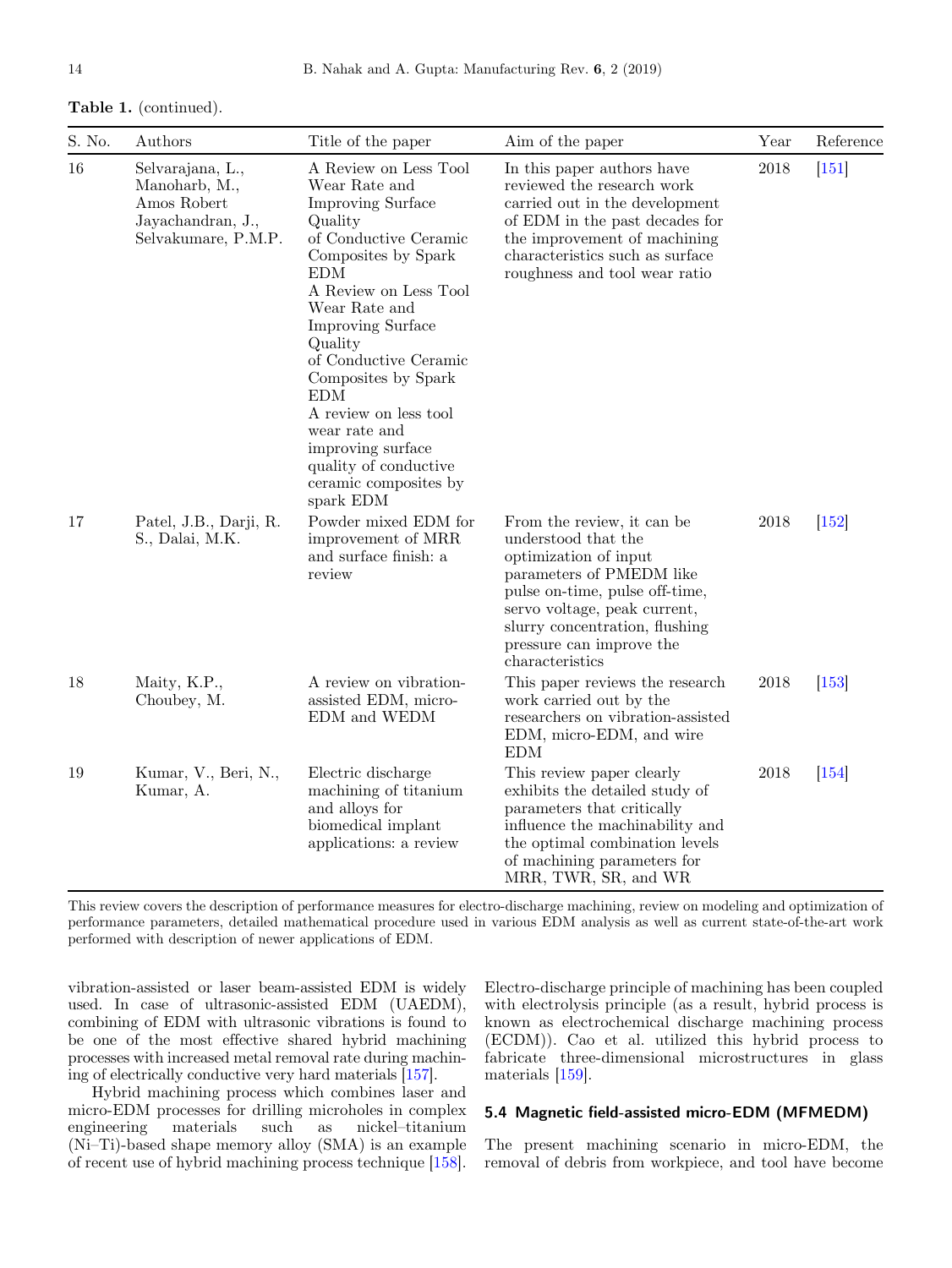

Fig. 2. Micro-EDM setup.



Fig. 3. Schematic diagram of MFMEDM (magnetic forceassisted micro-EDM).

a real challenge while performing micromachining. In micro-EDM process, the debris come out from workpiece and tool as melting process is solidified which affected the workpiece and the efficiency of machining process as well. Therefore, removal of debris is very important in order to

obtain high-quality micromachining and better surface finish. Magnetic-field-assisted micro-EDM (MFMEDM) is one of newly emerging research techniques, in which debris are removed and gaps are cleaned by means of magnetic and centrifugal forces [160].

The general arrangements of magnetic force-assisted micro-EDM process is shown in Figure 3, in which magnetic field is produced by the magnets placed on both sides of the workpiece micro-EDM setup. The magnetic force created inside will help to remove quickly the unwanted material/debris coming out from workpiece during melting process as compared to normal micro-EDM. The resultant force by which unwanted material/debris are removed can be estimated as the vector addition of the magnetic force and centrifugal force.

#### 5.5 Green EDM machining

EDM process uses hydrocarbon oil as a dielectric liquid. During sparking, very harmful vapors are generated from this dielectric liquid which is a serious issue of environmental disruption. The present research on EDM is focused on to overcome the pollution created by this harmful vapor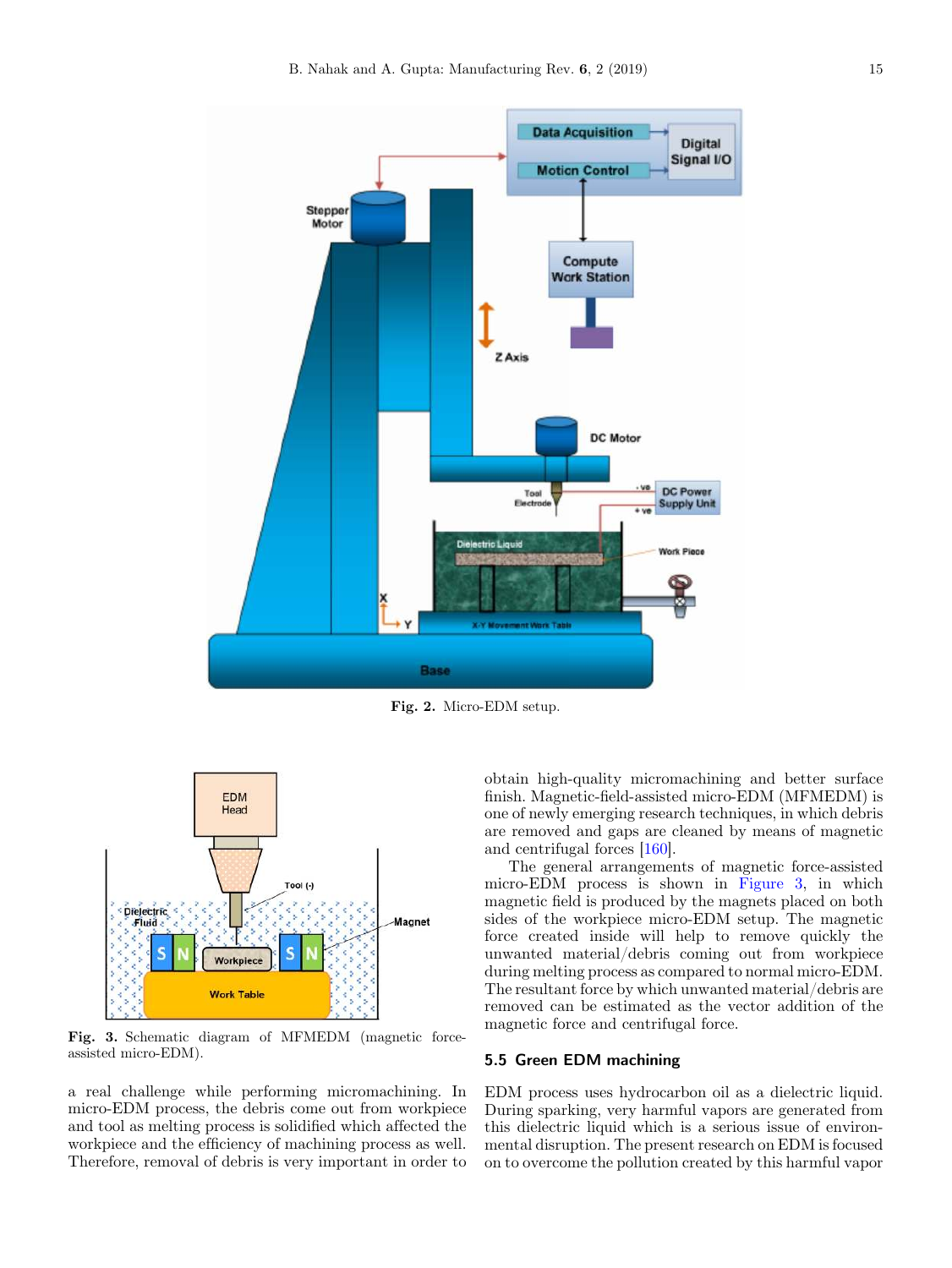

Fig. 4. Schematic diagram of DEDM.

generated during EDM machining process. The researcher suggested a new approach of EDM process, called dry-EDM (DEDM), near-dry EDM (NDEDM), and EDM in water, which is considered as an environment-friendly and an alternative of the oil EDM process referred to as a green EDM process [161].

As shown in Figure 4, high compressed gas or air is used in DEDM process. This compressed air or gas passes through a thin-walled tubular pipe; when compressed gas cools, the interelectrode gap relieved the debris from the machining zone. The procedure does not pose a health hazard since toxic fumes are not generated throughout machining. In addition, absence of mineral oil-based dielectrics drastically reduces fire hazards during the procedure. The aim of green manufacturing is to improve the efficiency of process and reduce the operating cost.

#### 5.6 Multineedle brain implant

It is possible by the researchers to develop a multineedle using micro-EDM process which when used as a multipleneedle brain implant (Fig. 5) is inserted into an area of the patient's brain responsible for motor function. It is nearly impossible to maintain the dimension of the needles required for a uniform array formation in traditional machining techniques on a very hard machining material. Using micro-EDM technique, the implant of the size of a match head containing 100 sensors was made using an extremely hard material, namely, tungsten carbide [162].

## 5.7 Powder-mixed EDM (PMEDM)

Application of appropriate powder particles in EDM enhances the surface finish with higher metal removal



Fig. 5. Multineedle brain implant.

rate as compared to traditional EDM process. A distinctive dielectric circulation system used in PMEDM is shown in Figure 6. This kind of system is particularly designed so that it can be placed in the working tank of an EDM setup. Normally powder particles are deposited at the bottom part of the dielectric reservoir which may be stagnated on workpiece. To avoid such settling, a stirrer or a micropump is provided in the setup. In order to remove the debris, a set of magnets is also provided [163].

Since the inception of EDM usage in die-sinking applications, EDM has also been utilized for various micromachining applications. EDM concept has now been utilized for performing drilling  $(\mu$ -EDM drilling), milling  $(\mu$ -EDM milling), grinding  $(\mu$ -EDM grinding), etc. Capabilities of EDM has been explored in producing microinjection moulds, optoelectronic components, stamping tools, fluidic structures, and many more. For large to micromachining, important amendment has been made in EDM in circuitry element. RC relaxation-type circuit has been transformed into RC single pulse discharge which has bestowed EDM the capability of producing single spark phenomenon. Overall micro-EDM system has accuracy control over interelectrode gap, discharge energy, effective removal of debris particle from machining zone, etc.

# 6 Conclusion

This article discusses about the major areas of EDM-based research, i.e., effect of various EDM operating parameters, summary of various algorithmic work performed on EDM parameter optimization, review of state-of-the-art work performed over EDM, etc. Despite various studies and improvement of EDM concluded from numerous research papers, there is a requirement of continuous effort to optimize the performance measurement with respect to process variable such as voltage, pulse current, and pulse duration in EDM machining. Proper attention is required to monitor and control the EDM process. Therefore, suitable control system similar to fuzzy logic etc. should be used to maintain the machining process. It is also observed that research should be emphasized in the direction of online monitoring of the EDM process for better machining efficiency and improved performance.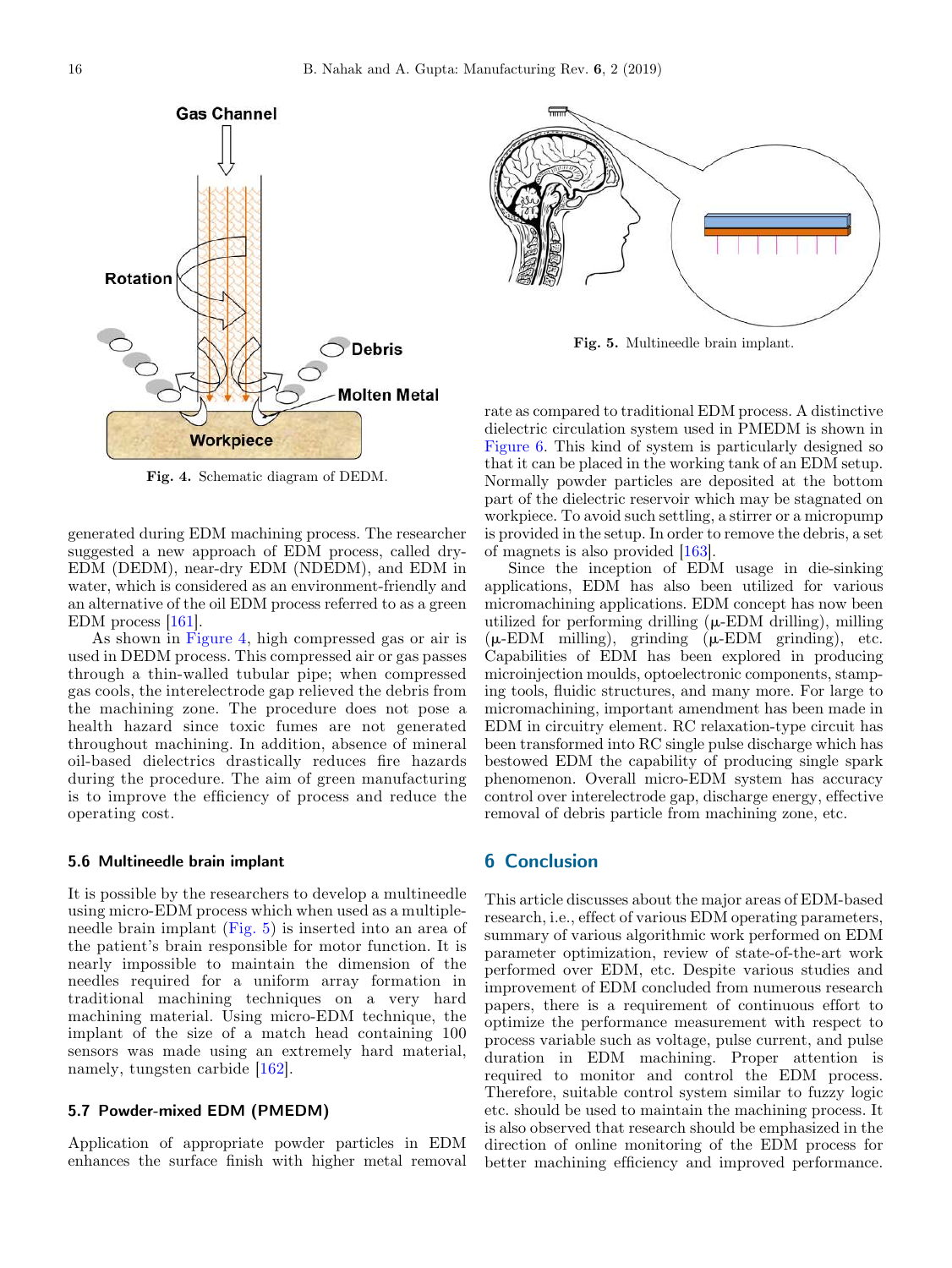

Fig. 6. Schematic of PMEDM setup.

Furthermore, advancement in EDM technology has been discussed by reviewing the modification of conventional EDM technique and its applications in other fields.

Authors would like to thank Mr. Sudarsana Jena, M. Tech. student, School of Mechanical Sciences, IIT Bhubaneswar for assisting in editing the figure and draft.

# **References**

- 1. A. Ghosh, A. Mallik, Manufacturing science, 2nd edn. East West Press Private Ltd., New Delhi, 2010
- 2. C.S. Kumar, R.S. Jadoun, Current advanced research development of electric discharge machining (EDM): a review, Int. J. Res. Advent Technol. 2 (2014) 273–297
- 3. K.H. Ho, S.T. Newman, State of the art electrical discharge machining (EDM), Int. J. Mach. Tools Manuf. 43 (2003) 1287–1300
- 4. A. Bergaley, N. Sharma, Optimization of electrical and nonelectrical factors in EDM for machining die steel using copper electrode by adopting Taguchi technique, Int. J. Innov. Technol. Exploring Eng. 3 (2013) 44–48
- 5. C.J. Elman, Electrical discharge machining, The Society of Manufacturing Engineers Publication, Michigan, 2001
- 6. C.H. Haron Che, B.M.D. Deros, A. Ginting, M. Fauziah, Investigation on the influence of the machining parameters when machining tool steel using EDM, J. Mater. Process. Technol. 116 (2001) 84–87
- 7. M. Kunieda, S. Ojima, Improvement of EDM efficiency of silicon single crystal through ohmic contact, J. Int. Soc. Precis. Eng. Nanotechnol. 24 (2000) 185–190
- 8. M.S. Sohani, V.N. Gaitonde, B. Siddeswarappa, A.S. Deshpande, Investigations into the effect of tool shapes with size factor consideration in sink electrical discharge machining (EDM) process, Int. J. Adv. Manuf. Technol. 45 (2009) 1131–1145
- 9. R. Ji, Y. Liu, Y. Zhang, B. Cai, J. Ma, X. Li, Influence of dielectric and machining parameters on the process performance for electric discharge milling of SiC ceramic, Int. J. Adv. Manuf. Technol. 59 (2012) 127–136
- 10. V.S. Naidu, K. Vipindas, R. Manu, J. Mathew, Experimental study on varying electromagnetic field assisted die sinking EDM, in: 5th International & 26th All India Manufacturing Technology, Design and Research Conference, IIT Guwahati, Assam, India, December 2014, pp. 1–6
- 11. B.M. Schumacher, After 60 years of EDM the discharge process remains still disputed, J. Mater. Process. Technol. 149 (2004) 376–381
- 12. Y.F. Chen, Y.C. Lin, Surface modifications of Al–Zn–Mg alloy using combined EDM with ultrasonic machining and addition of TiC particles into the dielectric, J. Mater. Process. Technol. 209 (2009) 4343–4350
- 13. A. Abdullah, M.R. Shabgard, Effect of ultrasonic vibration of tool on electrical discharge machining of cemented tungsten carbide (WC-Co), Int. J. Adv. Manuf. Technol. 38 (2008) 1137–1147
- 14. K.M. Shu, H.R. Shih, G.C. Tu, Electrical discharge abrasive drilling of hard materials using a metal matrix composite electrode, Int. J. Adv. Manuf. Technol. 29 (2006) 678–687
- 15. M. Kunieda, H. Muto, Development of multi-spark EDM, ClRP Ann. Manuf. Technol. 49 (2000) 119–122
- 16. Y.F. Tzeng, C.Y. Lee, Effects of powder characteristics on electro discharge machining efficiency, Int. J. Adv. Manuf. Technol. 17 (2001) 586–592
- 17. G.S. Prihandana, M. Mahardika, M. Hamdi, K. Mitsui, Effect of low-frequency vibration on workpiece in EDM processes, J. Mech. Sci. Technol. 25 (2011) 1231–1234
- 18. C.C. Wang, B.H. Yan, H.M. Chow, Y. Suzuki, Cutting austempered ductile iron using an EDM sinker, J. Mater. Process. Technol. 88 (1999) 83–89
- 19. K. Kung, J. Horng, K. Chiang, Material removal rate and electrode wear ratio study on the powder mixed electrical discharge machining of cobalt-bonded tungsten carbide, Int. J. Adv. Manuf. Technol. 40 (2009) 95–104
- 20. B. Lauwers, J.P. Kruth, W. Liu, W. Eeraerts, B. Schacht, P. Bleys, Investigation of material removal mechanisms in EDM of composite ceramic materials, J. Mater. Process. Technol. 149 (2004) 347–352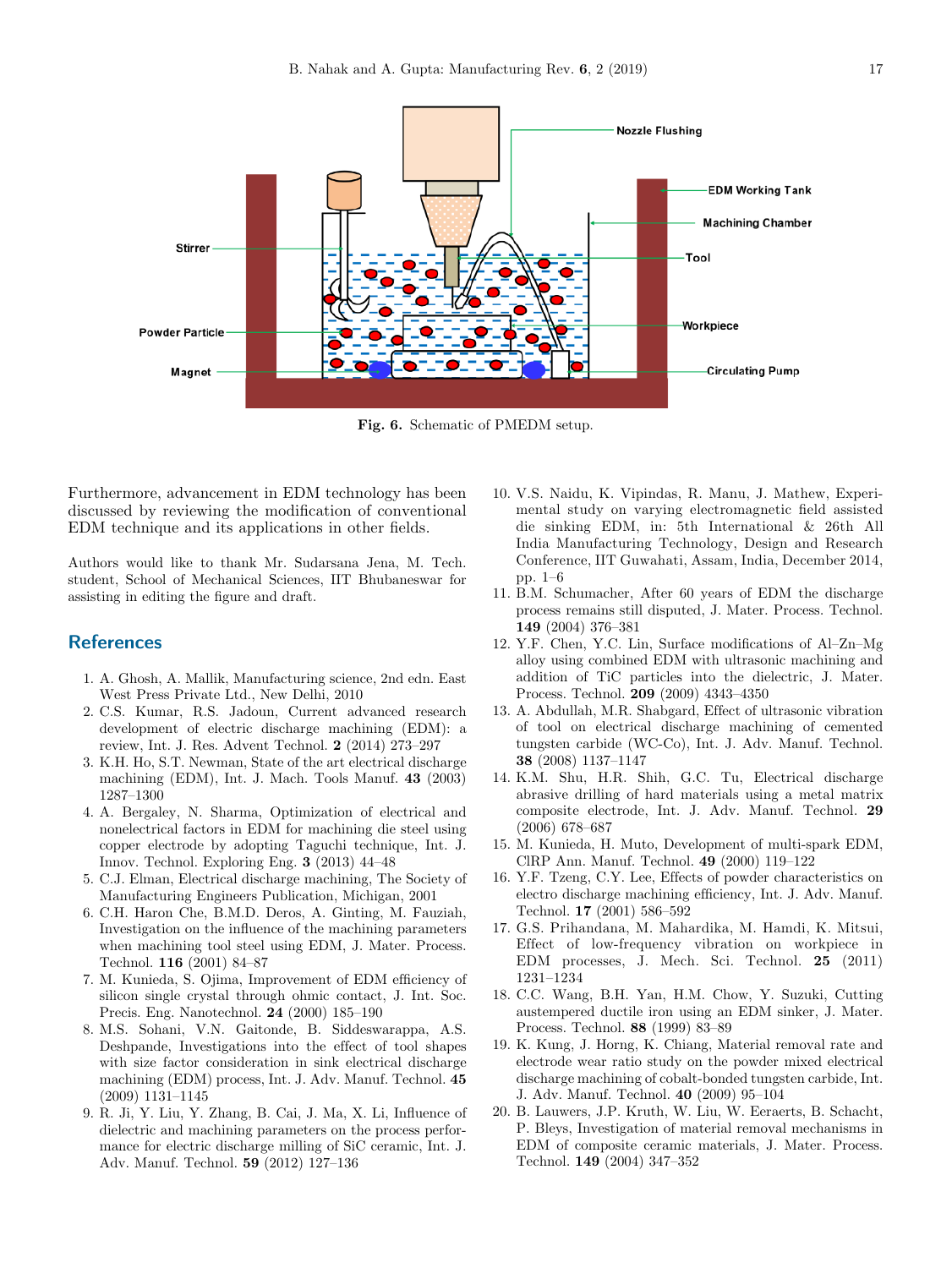- 21. K. Liu, D. Reynaerts, B. Lauwers, Influence of the pulse shape on the EDM performance of  $Si<sub>3</sub>N<sub>4</sub>-TiN$  ceramic composite, CIRP Ann. Manuf. Technol. 58 (2009) 217–220
- 22. C.F. Hu, Y.C. Zhou, Y.W. Bao, Material removal and surface damage in EDM of  $Ti<sub>3</sub>SiC<sub>2</sub>$  ceramic, Ceram. Int. 34 (2008) 537–541
- 23. A.K. Khanra, B.R. Sarkar, B. Bhattacharya, L.C. Pathak, M.M. Godkhindi, Performance of  $\rm ZrB_2$ -Cu composite as an EDM electrode, J. Mater. Process. Technol. 183 (2007) 122–126
- 24. A. Bhattacharya, A. Batish, G. Singh, V.K. Singla, Optimal parameter settings for rough and finish machining of die steels in powder-mixed EDM, Int. J. Adv. Manuf. Technol. 61 (2012) 537–548
- 25. S. Thiyagarajan, S.P. Sivapirakasam, J. Mathew, M. Surianarayan, K. Sundareswaran, Influence of work-piece materials on aerosol emission from die sinking electrical discharge machining process, Process Saf. Environ. Protect. 92 (2014) 739–749
- 26. G.K. Bose, K.K. Mahapatra, Parametric study of die sinking EDM process on AISI H13 tool steel using statistical techniques, Adv. Prod. Eng. Manage. 9 (2014) 168–180
- 27. S. Daneshmand, E.F. Kahrizi, A. Akbar, L. Neyestanak, M.M. Ghahi, Experimental investigations into electro discharge machining of NiTi shape memory alloys using rotational tool, Int. J. Electrochem. Sci. 8 (2013) 7484–7497
- 28. V. Srivastava, P.M. Pandey, Effect of process parameters on the performance of EDM process with ultrasonic assisted cryogenically cooled electrode, J. Manuf. Process. 14 (2012) 393–402
- 29. L. Tang, Y.F. Guo, Electrical discharge precision machining parameters optimization investigation on S-03 special stainless steel, Int. J. Adv. Manuf. Technol. 70 (2014) 1369–1376
- 30. S. Assarzadeh, M. Ghoreishi, Statistical modelling and optimization of process parameters in electro-discharge machining of cobalt-bonded tungsten carbide composite (WC/6%Co). Procedia CIRP 6 (2013) 463–468
- 31. E. Uhlmann, D.C. Domingos, Investigations on vibrationassisted EDM machining of seal slots in high-temperature resistant materials for turbine components, Procedia CIRP 6 (2013) 71–76
- 32. F. Klocke, M. Holsten, L. Hensgen, A. Klink, Experimental investigations on sinking-EDM of seal slots in gamma-TiAl, Procedia CIRP 24 (2014) 92–96
- 33. U. Maradia, R. Knaak, J. Boos, M. Boccadoro, J. Stirnimann, K. Wegener, EDM process analysis using high-speed imaging, in: Proceeding of the 13th International Conference of the European Society for Precision Engineering & Nanotechnology, Berlin, Germany, 2013, pp. 39–42
- 34. F. Schwade, M. Klocke, A. Klink, D. Veselovac, Analysis of material removal rate and electrode wear in sinking EDM roughing strategies using different graphite grades. Procedia CIRP 6 (2013) 163–167
- 35. M.K. Das, K. Kumar, T.K. Barmana, P. Sahoo, Application of artificial bee colony algorithm for optimization of MRR and surface roughness in EDM of EN31 tool steel, Procedia Mater. Sci. 6 (2014) 741–751
- 36. N. Annamalai, V. Sivaramakrishnan, B. Kumar, Suresh, N. Baskar, Investigation and modeling of electrical discharge machining process parameters for AISI 4340 steel, Int. J. Eng. Technol. 5 (2014) 4761–4770
- 37. K.H. Syed, K. Palaniyandi, Performance of electrical discharge machining using aluminium powder suspended distilled water, Turk. J. Eng. Environ. Sci. 36 (2012) 195–207
- 38. N.M. Abbas, N. Yusoff, R.M. Wahab, Electrical discharge machining (EDM): practices in Malaysian industries and possible change towards green manufacturing, Procedia Eng. 41 (2012) 1684–1688
- 39. Y.F. Chen, H.M. Chow, Y.C. Lin, T. Ching, Surface modification using semi-sintered electrodes on electrical discharge machining, Int. J. Adv. Manuf. Technol. 36 (2008) 490–500
- 40. M. Kunieda, S. Ojima, Improvement of EDM efficiency of silicon single crystal through ohmic contact, Precis. Eng. 24 (2000) 185–190
- 41. B.O. Lauwers, H. Sterling, W. Vanderauwera, Development of an operations evaluation system for sinking EDM, CIPR Ann. Manuf. Technol. 59 (2010) 223–226
- 42. K. Karunakaran, M. Chandrasekaran, Experimental investigation of nano powders influence in NPMEDM of Inconel 800 with silver coated electrolytic copper electrode, Indian J. Sci. Technol. 9 (2016) 1–15
- 43. V. Senthilkumar, B.U. Omprakash, Effect of titanium carbide particle addition in the aluminium composite on EDM process parameters, J. Manuf. Process. 13 (2011) 60–66
- 44. J.D. Marafona, Black layer affects the thermal conductivity of the surface of copper-tungsten electrode, Int. J. Adv. Manuf. Technol. 42 (2009) 482–488
- 45. J.D. Marafona, Black layer characterisation and electrode wear ratio in electrical discharge machining (EDM), J. Mater. Process. Technol. 184 (2007) 27–31
- 46. M. Kunieda, T. Kobayashi, Clarifying mechanism of determining tool electrode wear ratio in EDM using spectroscopic measurement of vapour density, J. Mater. Process. Technol. 149 (2004) 284–288
- 47. M. Kunieda, M. Yoshida, N. Taniguchi, Electrical discharge machining in gas, CIRP Ann. Manuf. Technol. 46 (1997) 143–146
- 48. B.R. Bundel, Experimental investigation of electrode wear in die-sinking EDM on different pulse-on  $\&$  off time  $(\mu s)$  in cylindrical copper electrode, Int. J. Mod. Eng. Res. 5 (2015) 49–54
- 49. Y. Jiang, W. Zhao, X.i. Xuecheng, A study on pulse control for small-hole electrical discharge machining, J. Mater. Process. Technol. 212 (2012) 1463–1471
- 50. H. Singh, Investigating the effect of copper chromium and aluminum electrodes on EN-31 die steel on electric discharge machine using positive polarity, in: Proceedings of the World Congress on Engineering, Vol III, London, UK, July 2012, pp. 1–5
- 51. A.A. Khan, Electrode wear and material removal rate during EDM of aluminum and mild steel using copper and brass electrodes, Int. J. Adv. Manuf. Technol. 39 (2008) 482–487
- 52. S. Gopalakannan, T. Senthilvelan, Effect of electrode materials on electric discharge machining of 316 L and 17- 4 PH stainless steels, J. Miner. Mater. Charact. Eng. 11 (2012) 685–690
- 53. S. Chandramouli, U.S. Balraj, K. Eswaraia, Optimization of electrical discharge machining process parameters using Taguchi method, Int. J. Adv. Mech. Eng. 4 (2014) 425–434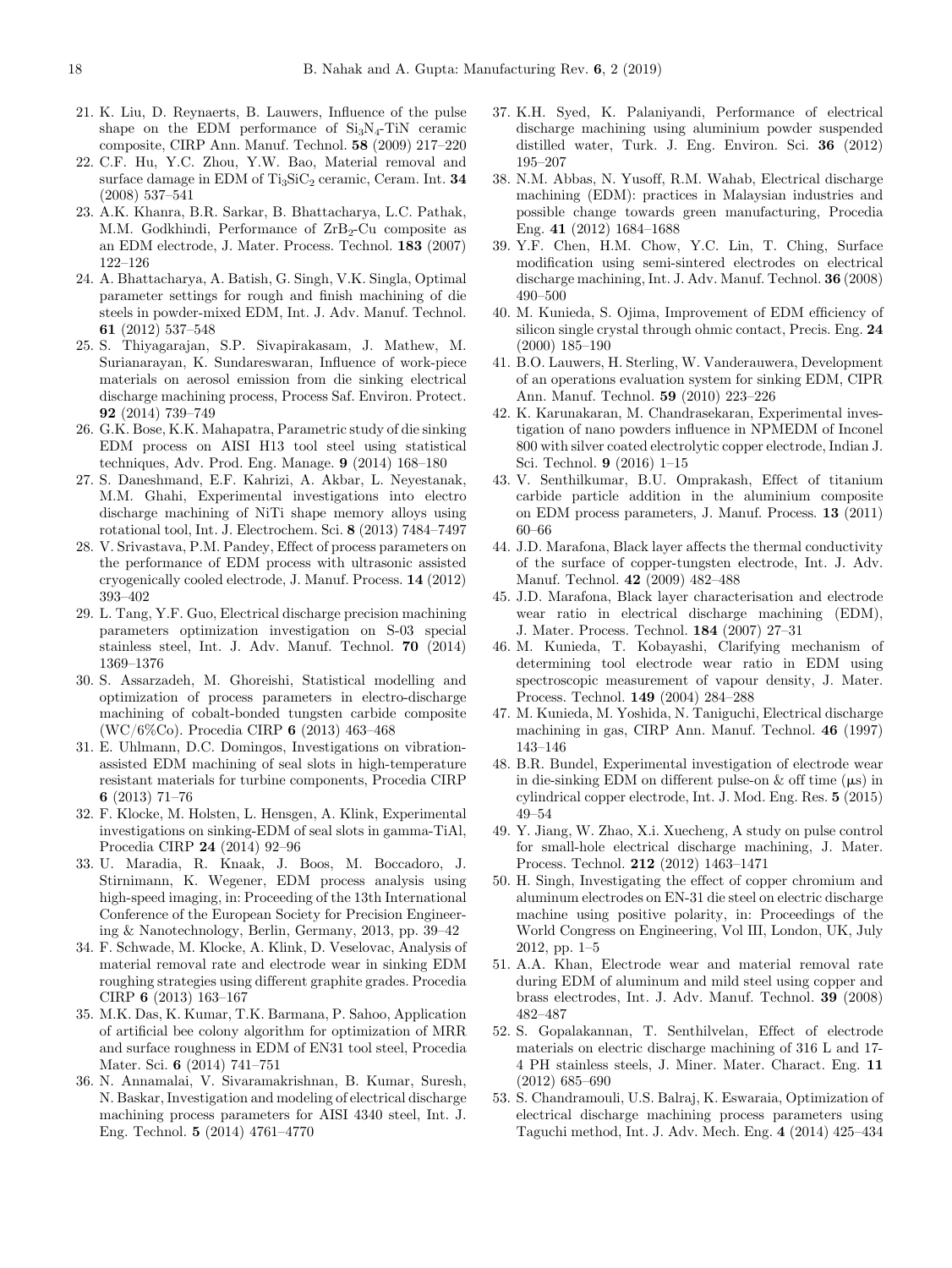- 54. V.V. Reddy, P.V. Krishna, B.S. Kumar, M. Shashidhar, Optimization of process parameters during EDM of stainless steel 304 using Taguchi method, Int. J. Eng. Trends Technol. 31 (2016) 1–9
- 55. C. Cogun, S. Akaslan, The effect of machining parameters on tool electrode edge wear and machining performance in electric discharge machining (EDM), KSME Int. J. 16 (2002) 46–59
- 56. Y.Y. Tsai, C.T. Lu, Influence of current impulse on machining characteristics in EDM, J. Mech. Sci. Technol. 21 (2007) 1617–1621
- 57. Y.H. Guu, T.K. HouMax, Effect of machining parameters on surface textures in EDM of Fe-Mn-Al alloy, Mater. Sci. Eng. 466 (2007) 61–67
- 58. M. Gostimirovic, P. Kovac, S. Milenko, B. Skoric, Influence of discharge energy on machining characteristics in EDM, J. Mech. Sci. Technol. 26 (2012) 173–179
- 59. Y. Keskin, H.S. Halkac, M. Kizil, An experimental study for determination of the effects of machining parameters on surface roughness in electrical discharge machining (EDM), Int. J. Adv. Manuf. Technol. 28 (2006) 1118–1121
- 60. H. Sidhom, F. Ghanem, T. Amadou, G. Gonzalez, C. Braham, Effect of electro discharge machining (EDM) on the AISI316L SS white layer microstructure and corrosion resistance, Int. J. Adv. Manuf. Technol. 65 (2013) 141–153
- 61. J.C. Rebelo, A.M. Dias, D. Kremer, J.L. Lebrun, Influence of EDM pulse energy on the surface integrity of martensitic steels, J. Mater. Process. Technol. 84 (1998) 90–96
- 62. N. Giandomenico, F.H. Gorgerat, B. Lavazais, Development of a new generator for die sinking electrical discharge machining, Procedia CIRP 42 (2016) 721–726
- 63. A.M. Nikalje, A. Kumar, K.V. Sai Srinadh, Influence of parameters and optimization of EDM performance measures on MDN 300 steel using Taguchi method, Int. J. Adv. Manuf. Technol. 69 (2013) 41–49
- 64. H.T. Lee, C. Liu, Optimizing the EDM hole-drilling strain gage method for the measurement of residual stress, J. Mater. Process. Technol. 209 (2009) 5626–5635
- 65. B. Ekmekci, Residual stresses and white layer in electric discharge machining (EDM), App. Surf. Sci. 253 (2007) 9234–9240
- 66. H.T. Lee, W.P. Rehbach, HsuFC, T.Y. Tai, E. Hsu, The study of EDM hole-drilling method for measuring residual stress in SKD11 tool steel, J. Mater. Process. Technol. 149 (2004) 88–93
- 67. S.S. Sidhu, A. Batish, S. Kumar, EDM of metal matrix composite for parameter design using lexicographic goal programming, Mater. Manuf. Process. 28 (2013) 495–500
- 68. K. Stambekova, H.M. Lin, J.Y. Uan, Microstructural and corrosion characteristics of alloying modified layer on 5083 Al alloy by electrical discharge alloying process with pure silicon electrode, Mater. Trans. 53 (2012) 1436–1442
- 69. H.T. Lee, T.Y. Tai, Relationship between EDM parameters and surface crack formation, J. Mater. Process. Technol. 142 (2003) 676–683
- 70. Y.F. Luo, An investigation into the actual EDM off-time in SEA machining, J. Mater. Process. Technol. 74 (1998) 61–68
- 71. J.A. Sanchez, L.N.L. Lacalle, A. Lamikiz, U. Bravo, Dimensional accuracy optimisation of multi-stage planetary EDM, Int. J. Machine Tools Manuf. 42 (2002) 1643–1648
- 72. O.Z. Salman, M.C. Kayacan, Evolutionary programming method for modelling the EDM parameters for roughness, J. Mater. Process. Technol. 200 (2008) 347–355
- 73. M. Kiyak, O.C. Akır, Examination of machining parameters on surface roughness in EDM of tool steel, J. Mater. Process. Technol. 191 (2007) 141–144
- 74. I. Puertas, C.J. Luis, Optimization of EDM conditions in the manufacturing process of  $B_4C$  and WC-Co conductive ceramics, Int. J. Adv. Manuf. Technol. 59 (2012) 575–582
- 75. P. Peças, E. Henriques, Effect of the powder concentration and dielectric flow in the surface morphology in electrical discharge machining with powder-mixed dielectric (PMD-EDM), Int. J. Adv. Manuf. Technol. 37 (2008) 1120–1132
- 76. S. Abdulkareem, A.A. Khan, M. Konneh, Reducing electrode wear ratio using cryogenic cooling during electrical discharge machining, Int. J. Adv. Manuf. Technol. 45 (2009) 1146–1151
- 77. H.T. Lee, T.Y. Tai, Relationship between EDM parameters and surface crack formation, J. Mater. Process. Technol. 142 (2003) 676–683
- 78. Y.Y. Tsai, C.H. Tseng, C.K. Chang, Development of a combined machining method using electrorheological fluids for EDM, J. Mater. Process. Technol. 201 (2008) 565–569
- 79. B.H. Yan, H.C. Tsai, F.Y. Huang, The effect in EDM of a dielectric of a urea solution in water on modifying the surface of titanium, Int. J. Mach. Tools Manuf. 45 (2005) 194–200
- 80. J. Strásky, M. Janecek, P. Harcuba, M. Bukovina, L. Wagner, The effect of microstructure on fatigue performance of Ti-6Al-4V alloy after EDM surface treatment for application in orthopaedics, J. Mech. Behav. Biomed. Mater. 4 (2011) 1955–1962
- 81. A.R. Khan, M.A. Ahmad, N. Munir, Z.R. Butt, Influence of electrode material on quality of blind holes machined via electric discharge machine (die sinker), Int. J. Eng. Res. Sci. Technol. 4 (2015) 1–12
- 82. M.A. Younis, M.S. Abbas, M.A. Gouda, F.H. Mahmoud, A.S. AAbd, Effect of electrode material on electrical discharge machining of tool steel surface, Ain Shams Eng. J. 6 (2015) 977–986
- 83. R.F. Santos, E.R. Silva, W.F. Sales, A.A. Raslan, Analysis of the surface integrity when nitriding AISI 4140 steel by the sink electrical discharge machining (EDM) process, Procedia CIRP 45 (2016) 303–306
- 84. S. Ahmad, M.A. Lajis, Electrical discharge machining (EDM) of Inconel 718 by using copper electrode at higher peak current and pulse duration, IOP Conf. Ser. Mater. Sci. Eng. 50 (2013) 012062
- 85. S.S. Habib, Parameter optimization of electrical discharge machining using Taguchi approach, J. Eng. Technol. Res. 6 (2014) 27–42
- 86. D.C. Chen, J.J. Jhang, M.W. Guo, Application of Taguchi design method to optimize the electrical discharge machining, J. Achiev. Mater. Manuf. Eng. 57 (2013) 1–7
- 87. D. Kanagarajan, K. Palanikumar, R. Karthikeyan, Effect of electrical discharge machining on strength and reliability of WC–30%Co composite, Mater. Des. 39 (2012) 469–474
- 88. E. Uhlmann, D.C. Domingos, Development and optimization of the die-sinking EDM technology for machining the nickel-based alloy MAR-M247 for turbine components, Procedia CIRP 6 (2013) 180–185
- 89. I. Puertas, C.J. Luis, Optimization of EDM conditions in the manufacturing process of  $B_4C$  and WC-Co conductive ceramics, Int. J. Adv. Manuf. Technol. 59 (2012) 575–582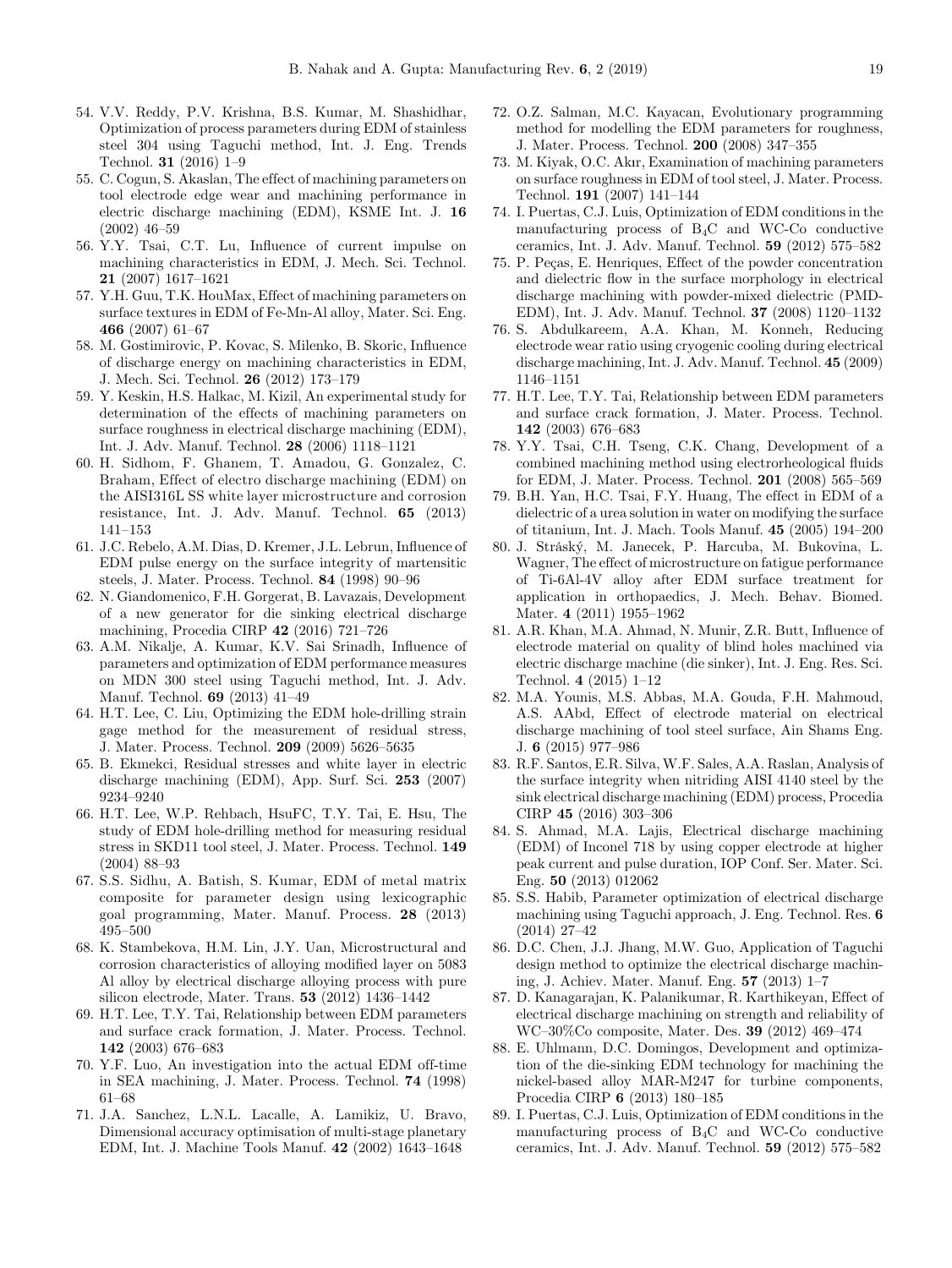- 90. F. Ghanem, N.B. Fredj, H. Sidhom, C. Braham, Effects of finishing processes on the fatigue life improvements of electro-machined surfaces of tool steel, Int. J. Adv. Manuf. Technol. 52 (2011) 583–595
- 91. M.S. Shunmugam, P.K. Philip, A. Gangadhar, Improvement of wear resistance by EDM with tungsten carbide P/M electrode, Wear 171 (1994) l–5
- 92. J. Baizán, A.N. Crespín, R. Casanueva, F.J. Azcondo, C. Brañas, F.J. Díaz, Converter with four quadrant switches for EDM applications, IEEE Trans. Ind. 50 (2014) 4356–4362
- 93. Y.C. Lin, H.M. Chow, B.H. Yan, H.J. Tzeng, Effects of finishing in abrasive fluid machining on microholes fabricated by EDM, Int. J. Adv. Manuf. Technol. 33 (2007) 489–497
- 94. F. Klocke, M. Holsten, L. Hensgen, A. Klink, Experimental investigations on sinking-EDM of seal slots in gamma-Ti Al, Procedia CIRP 24 (2014) 92–96
- 95. J. Jeykrishnan, B. VijayaRamnath, G. Sureshrajan, M. Siva Bharath, X.H. Savariraj, S. Akilesh, Effects of diesinking electro-discharge machining parameters on surface roughness in Inconel 825 alloy, Indian J. Sci. Technol. 9 (2016)  $1-5$
- 96. G. Rajyalakshmi, P. Venkata Ramaiah, Application of Taguchi, fuzzy-grey relational analysis for process parameters optimization of WEDM on Inconel-825, Indian J. Sci. Technol. 8 (2015) 1–12
- 97. B. Izquierdo, J.A. Sanchez, S. Plaza, I. Pombo, N. Ortega, A numerical model of the EDM process considering the effect of multiple discharges, Int. J. Mach. Tools Manuf. 49 (2009) 220–229
- 98. K. Salonitis, A. Stournaras, P. Stavropoulos, G. Chryssolouris, Thermal modeling of the material removal rate and surface roughness for die-sinking EDM, Int. J. Adv. Manuf. Technol. 40 (2009) 316–323
- 99. S.N. Joshi, S.S. Pandey, Thermo-physical modelling of die-sinking EDM process, J. Manuf. Process. 12 (2010) 45–56
- 100. S.H. Yeo, W. Kurnia, P.C. Tan, Critical assessment and numerical comparison of electro-thermal models in EDM, J. Mater. Process. Technol. 203 (2008) 241–251
- 101. J.D. Marafona, A. Araujo, Influence of work-piece hardness on EDM performance, Int. J. Mach. Tools Manuf. 49 (2009) 744–748
- 102. S. Sharif, W. Safiei, A.F. Mansor, M.H.M. Isa, R.M. Saad, Experimental study of electrical discharge machine (die sinking) on stainless steel 316L using design of experiment, Procedia Manuf. 2 (2015) 147–152
- 103. S. Daneshmand, E.F. Kahrizi, E. Abedi, M.M. Abdolhosseini, Influence of machining parameters on electro discharge machining of NiTi shape memory alloys, Int. J. Electrochem. Sci. 8 (2013) 3095–3104
- 104. S. Lakshmanan, M. Kumar, Optimization of EDM parameters using response surface methodology for EN31 tool steel machining, Int. J. Eng. Sci. Innov. Technol. 2 (2013) 64–71
- 105. P.M. George, B.K. Raghunath, L.M. Manocha, A.M. Warrier, EDM machining of carbon-carbon composite: a Taguchi approach, J. Mater. Process. Technol. 145 (2004) 66–71
- 106. Y. Tzeng, Development of a flexible high-speed EDM technology with geometrical transform optimization, J. Mater. Process. Technol. 203 (2008) 355–364
- 107. B. Ekmekci, A.E. Tekkaya, A. Erden, A semi-empirical approach for residual stresses in electric discharge machining (EDM), Int. J. Mach. Tools Manuf. 46 (2006) 858–868
- 108. M. Kunieda, W. Kowaguchi, T. Takita, Reverse simulation of die-sinking EDM, CIRP Manuf. Technol. 48 (1999) 115–118
- 109. M.K. Pradhan, C.K. Biswas, Neuro-fuzzy and neural network-based prediction of various responses in electrical discharge machining of AISI D2 steel, Int. J. Adv. Manuf. Technol. 50 (2010) 591–610
- 110. J. Mai, L. Peng, X. Lai, Z. Lin, Electrical-assisted embossing process for fabrication of micro-channels on 316L stainless steel plate, J. Mater. Process. Technol. 213 (2013) 314–321
- 111. I. Puertas, C.J. Luis, L. Álvarez, Analysis of the influence of EDM parameters on surface quality, MRR and EW of WC–Co, J. Mater. Process. Technol. 153–154 (2004) 1026–1032
- 112. K.M.G. Rao, G. Rangajanardha, D.H. Rao, M.S. Rao, Development of hybrid model and optimization of surface roughness in electric discharge machining using artificial neural networks and genetic algorithm, J. Mater. Process. Technol. 209 (2009) 1512–1520
- 113. K.T. Chiang, Modelling and analysis of the effects of machining parameters on the performance characteristics in the EDM process of  $Al_2O_3+TiC$  mixed ceramic, Int. J. Adv. Manuf. Technol. 37 (2008) 523–533
- 114. K.T. Chiang, F.P. Chang, D.C. Tsai, Modelling and analysis of the rapidly resolidified layer of SG cast iron in the EDM process through the response surface methodology, J. Mater. Process. Technol. 182 (2007) 525–533
- 115. B. Bhattacharyya, S. Gangopadhyay, B.R. Sarkar, Modelling and analysis of EDMed job surface integrity, J. Mater. Process. Technol. 189 (2007) 169–177
- 116. Z. Yongshun, Z. Xingquan, L. Xianbing, Y. Kazuoi, Geometric modelling of the linear motor driven electrical discharge machining (EDM) die-sinking process, Int. J. Mach. Tools Manuf. 44 (2004) 1–9
- 117. H.T. Sánchez, M. Estrems, F. Faura, Development of an inversion model for establishing EDM input parameters to satisfy material removal rate, electrode wear ratio and surface roughness, Int. J. Adv. Manuf. Technol. 57 (2011) 189–201
- 118. H. Ramasawmy, L. Blunt, Effect of EDM process parameters on 3D surface topography, J. Mater. Process. Technol. 148 (2004) 155–164
- 119. P.K. Patowari, P. Saha, P.K. Mishra, Taguchi analysis of surface modification technique using W–Cu powder metallurgy sintered tools in EDM and characterization of the deposited layer, Int. J. Adv. Manuf. Technol. 54 (2011) 593–604
- 120. A.K. Vikas Roy, K. Kumar, Effect and optimization of various machine process parameters on the surface roughness in EDM for an EN41 material using Grey–Taguchi, Procedia Mater. Sci. 6 (2014) 383–390
- 121. T.A. El-Taweel, Multi-response optimization of EDM with Al-Cu-Si-TiC P/M composite electrode, Int. J. Adv. Manuf. Technol. 44 (2009) 100–113
- 122. U. Çaydas, A. Hasçalik, Modelling and analysis of electrode wear and white layer thickness in die-sinking EDM process through response surface methodology, Int. J. Adv. Manuf. Technol. 38 (2008) 1148–1156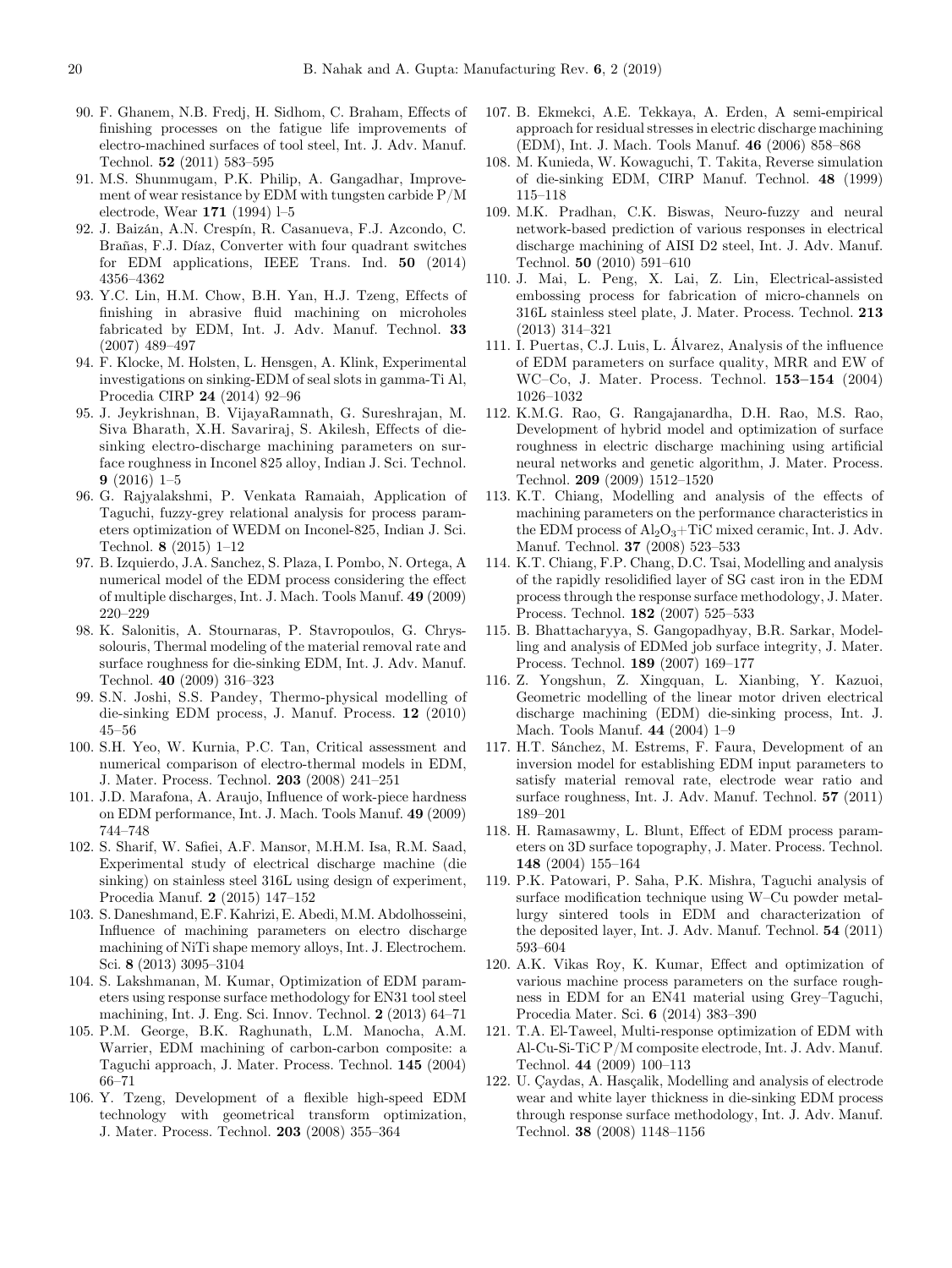- 123. P.K. Patowari, P. Saha, P.K. Mishra, Artificial neural network model in surface modification by EDM using tungsten-copper powder metallurgy sintered electrodes, Int. J. Adv. Manuf. Technol. 51 (2010) 627–638
- 124. A.M. Gadalla, B. Bozkurt, Expanding heat source model for thermal spalling of  $TiB<sub>2</sub>$  in electrical discharge machining, J. Mater. Res. 7 (1992) 2853–2858
- 125. B. Kishan, B.S. Premkumar, S. Gajanana, K. Buchaiah, M.A. Gaffar, Development of mathematical model for metal removal rate on EDM using copper & brass electrodes, Mater. Today Proc. 5 (2018) 4345–4352
- 126. U. Maradia, A. Benavoli, M. Boccadoro, C. Bonesana, M. Klyuev, M. Zaffalon, K. Wegener, EDM drilling optimisation using stochastic techniques, Procedia CIRP 67 (2018) 350–355
- 127. A. Abdolahi, M. Risto, R. Haas, Non-dimensional analysis and optimization of EDM drilling process, using an innovative function, Procedia CIRP 68 (2018) 248–253
- 128. R.B. Bhosle, S.B. Sharma, Multi-performance optimization of micro-EDM drilling process of Inconel 600 alloy, Mater Today 4 (2017) 1988–1997
- 129. D. Dhupal, S. Naik, S.R. Das, Modelling and optimization of Al–SiC MMC through EDM process using copper and brass electrodes, Mater. Today, 5 (2018) 11295–11303
- 130. N. Nagaraju, S. Venkatesu, N.G. Ujwala, Optimization of process parameters of EDM process using fuzzy logic and Taguchi methods for improving material removal rate and surface finish, Mater. Today 5 (2018) 7420–7428
- 131. B. Shao, K.P. Rajurkar, Modelling of the crater formation in micro-EDM, Procedia CIRP 33 (2015) 376–381
- 132. S. Parsana, N. Radadia, M. Sheth, N. Sheth, V. Savsani, N.E. Prasad, T. Ramprabhu, Machining parameter optimization for EDM machining of Mg-RE-Zn-Zr alloy using multi-objective passing vehicle search algorithm, Arch. Civil Mech. Eng. 18 (2018) 799–817
- 133. C. Prakash, S. Singh, M. Singh, K. Verma, B. Chaudhary, S. Singh, Multi-objective particle swarm optimization of EDM parameters to deposit HA-coating on biodegradable Mg-alloy, Vacuum 158 (2018) 180–190
- 134. G. Ramanan, J.E.R. Dhas, Multi objective optimization of wire EDM machining parameters for AA7075-PAC composite using grey-fuzzy technique, Mater. Today 5 (2018) 8280–8289
- 135. K.R. Aharwal, C.M. Krishna, Optimization of material removal rate and surface roughness in EDM machining of metal matrix composite using genetic algorithm, Mater. Today 5 (2018) 5391–5397
- 136. M. Manjaiah, S. Narendranath, S. Basavarajappa, A review on machining of titanium based alloys using EDM and WEDM, Rev. Adv. Mater. Sci. 36 (2014) 89–111
- 137. I. Maher, A.A. Sarhan, M. Hamdi, Review of improvements in wire electrode properties for longer working time and utilization in wire EDM machining, Int. J. Adv. Manuf. Technol. 76 (2015) 329–351
- 138. R. Bajaj, A.K. Tiwari, A.R. Dixit, Current trends in electric discharge machining using micro and nano powder materials: a review, Mater. Today 2 (2015) 3302–3307
- 139. S. Chakraborty, V. Dey, S.K. Ghosh, A review on the use of dielectric fluids and their effects in electrical discharge machining characteristics, Precis. Eng. 40 (2015) 1–6
- 140. T. Muthuramalingam, B. Mohan, A review on influence of electrical process parameters in EDM process, Arch. Civil Mech. Eng. 15 (2015) 87–94
- 141. S. Mohal, H. Kumar, S.K. Kansal, Nano-finishing of materials by powder mixed electric discharge machining (PMEDM): a review, Sci. Adv. Mater. 7 (2015) 2234–2255
- 142. K. Santarao, C.L.V.R.S.V. Prasad, S.N. Gurugubelli, Influence of nano and micro powders in electric discharge machining: a review, J. Manuf. Technol. Res. 8 (2017) 11–20
- 143. Q. Liu, Q. Zhang, M. Zhang, J. Zhang, Review of size effects in micro electrical discharge machining, Precis. Eng. 44 (2016) 29–40
- 144. M.R. Shabgard, A. Gholipoor, H. Baseri, A review on recent developments in machining methods based on electrical discharge phenomena, Int. J. Adv. Manuf. Technol. 87 (2016) 2081–2097
- 145. A. Banu, M. Ali Y., Electrical discharge machining (EDM): a review, Int. J. Eng. Mater. Manuf. 1 (2016) 3–10
- 146. M. Gangil, M.K. Pradhan, Modeling and optimization of electrical discharge machining process using RSM: a review, Mater. Today 4 (2017) 1752–1761
- 147. A.A.A. Aliyu, A.M. Abdul-Rani, T.L. Ginta, C. Prakash, E. Axinte, M.A. Razak, S. Ali, A review of additive mixedelectric discharge machining: current status and future perspectives for surface modification of biomedical implants, Adv. Mater. Sci. Eng. 2017 (2017) 8723239
- 148. M. Hourmand, A.A. Sarhan, M. Sayuti, Micro-electrode fabrication processes for micro-EDM drilling and milling: a state-of-the-art review, Int. J. Adv. Manuf. Technol. 91 (2017) 1023–1056
- 149. D.B. Meshram, Y.M. Puri, Review of research work in die sinking EDM for machining curved hole, J. Brazil. Soc. Mech. Sci. Eng. 39 (2017) 2593–2605
- 150. A.R.M. Aidil, M. Minhat, N.I.S. Hussein, Current research trends in wire electrical discharge machining (WEDM): a review, J. Adv. Manuf. Technol. 12 (2018) 11–24
- 151. L. Selvarajan, M. Manohar, J.A.R. Jayachandran, P. Mouri, P. Selvakumar, A review on less tool wear rate and improving surface quality of conductive ceramic composites by spark EDM, Mater. Today 5 (2018) 5774–5782
- 152. A.M. Nanimina, A.M.A. Rani, T.L. Ginta, Assessment of powder mixed EDM: A review, in: MATEC Web of Conferences, EDP Sciences, 2014, Vol. 13, p. 04018
- 153. K.P. Maity, M. Choubey, A review on vibration-assisted EDM, micro-EDM and WEDM, Surf. Rev. Lett. (2018). https://doi.org/10.1142/S0218625 $\times$ 18300083
- 154. V. Kumar, N. Beri, A. Kumar, Electric discharge machining of titanium and alloys for biomedical implant applications: a review. Int. J. R. Anal. Rev. 5 (2018). E ISSN 2348 –1269, PRINT ISSN 2349-5138
- 155. P. Kumar, P.K. Singh, D. Kumar, V. Prakash, M. Hussain, A.K. Das, A novel application of micro-EDM process for the generation of nickel nanoparticles with different shapes, Mater. Manuf. Process. 32 (2017) 564–572
- 156. A.S. Gore, N.G. Patil, Wire electro discharge machining of metal matrix composites: a review, Procedia Manuf. 20 (2018) 41–52
- 157. B.C. Khatri, P. Rathod, J.B. Valaki, Ultrasonic vibrationassisted electric discharge machining: a research review, Proc. Inst. Mech. Eng. B 230 (2016) 319–330
- 158. A.M. Al-Ahmari, M.S. Rasheed, M.K. Mohammed, T. Saleh, A hybrid machining process combining micro-EDM and laser beam machining of nickel–titanium-based shape memory alloy, Mater. Manuf. Process. 31 (2016) 447–455